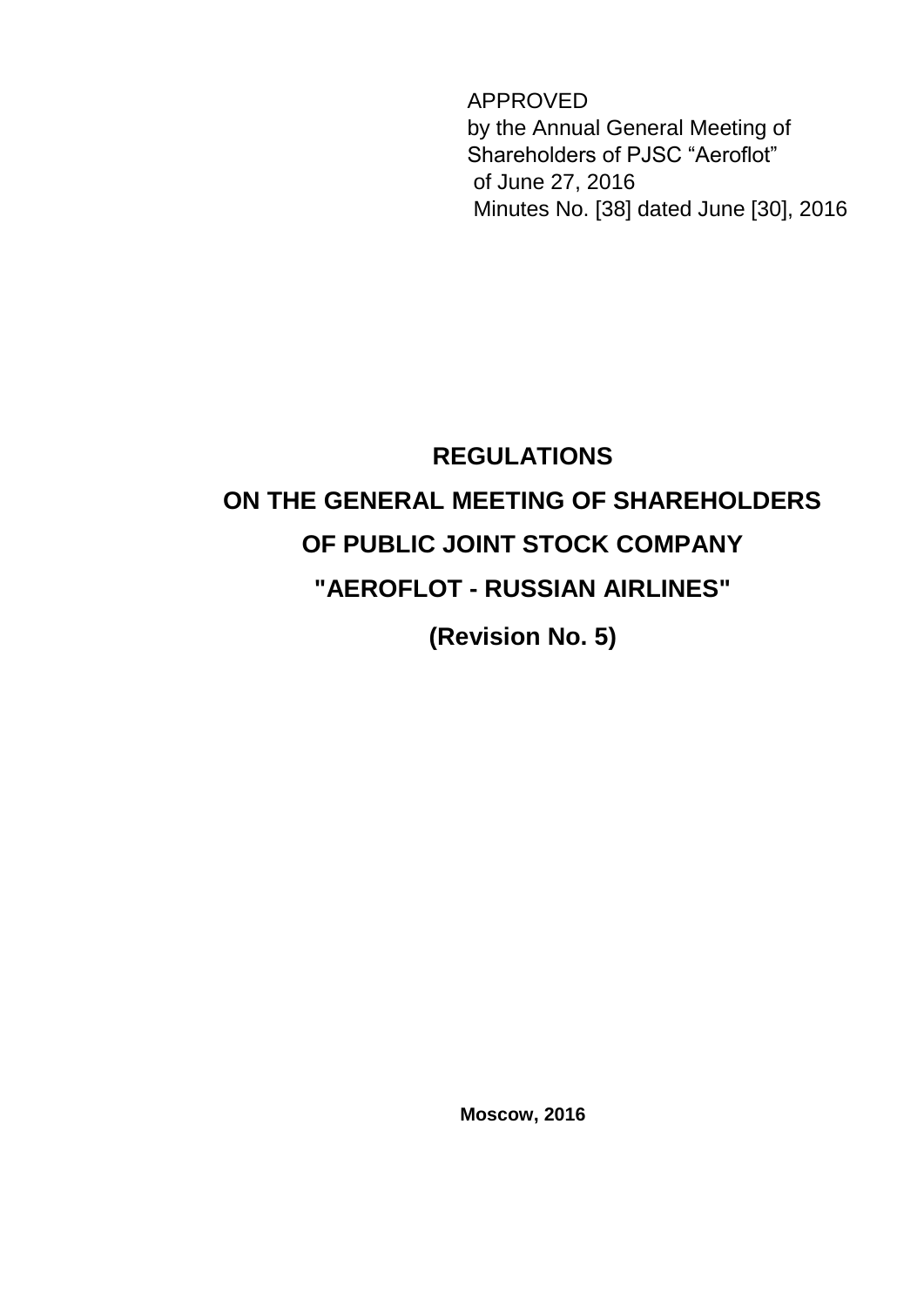## **Contents**

| Article 11. General Meeting Held as a Physical Meeting (collective attendance of   |  |
|------------------------------------------------------------------------------------|--|
|                                                                                    |  |
| Article 13. Resolutions of the General Meeting Passed by Absentee Voting (by Poll) |  |
|                                                                                    |  |
|                                                                                    |  |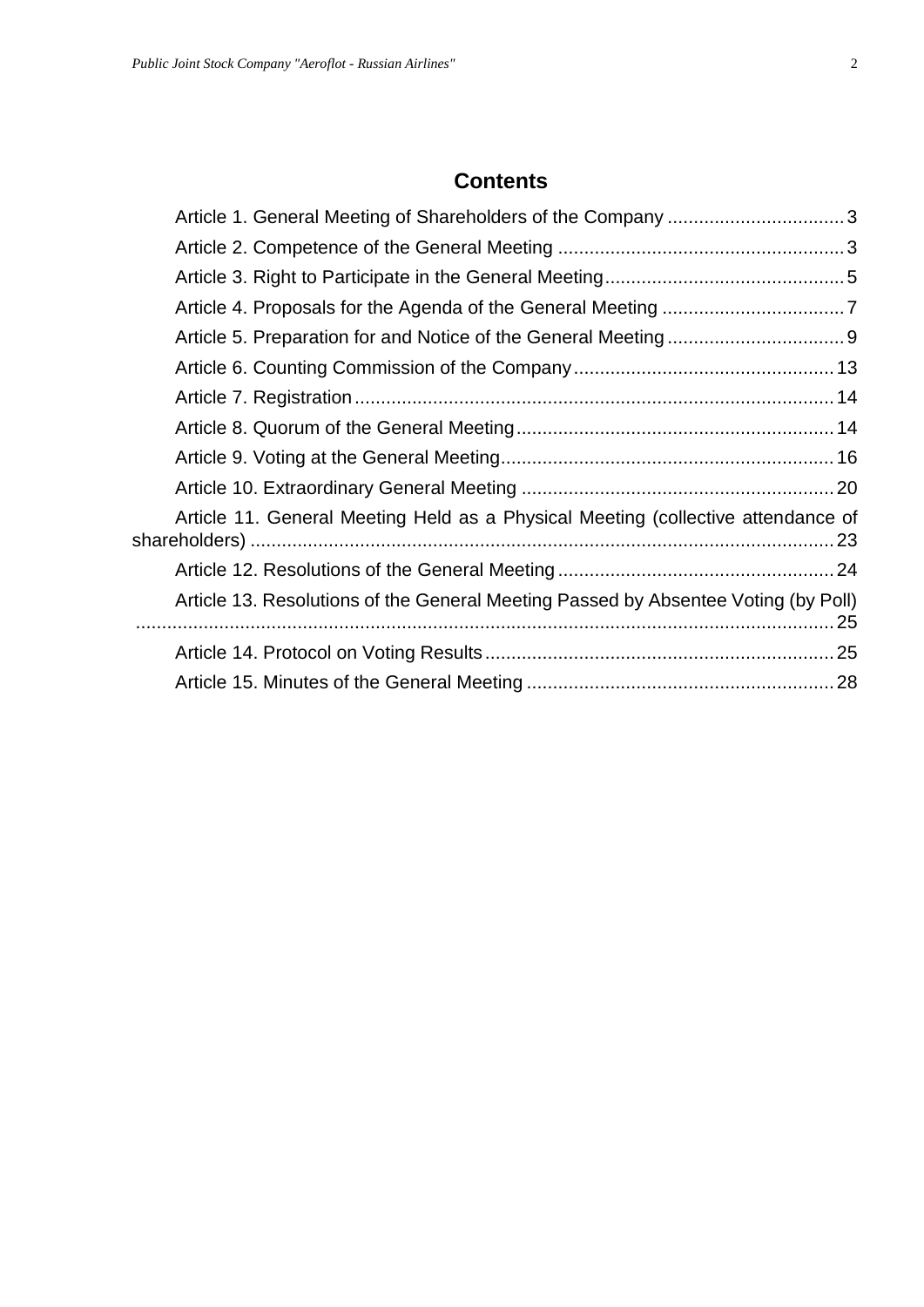These Regulations govern the procedure for preparing, convening and holding a General Meeting of Shareholders of Public Joint Stock Company "Aeroflot-Russian Airlines" (the "Company") and applies to the annual and extraordinary meetings of shareholders (hereinafter also referred to as the "General Meeting").

In the process of preparing for the General Meeting, nominating candidates to the Company's Board of Directors and Audit Commission, proposing items for the agenda of the General Meeting, voting at General Meetings on behalf of the Russian Federation, representatives of the Russian Federation in the Company shall follow the requirements of the laws and regulations of the Russian Federation defining the procedure for appointing representatives of the Russian Federation in governing bodies and audit commissions of open joint stock companies and their activities.

The General Meeting shall be prepared, convened and held in accordance with the Federal Law "On Joint Stock Companies" No 208-FZ of December 26, 1995 (hereinafter referred to as Federal Law "On Joint Stock Companies"), requirements established by the federal executive authority for the securities market, the Articles of Association of the Company and these Regulations.

#### **Article 1. General Meeting of Shareholders of the Company**

<span id="page-2-0"></span>1.1. The General Meeting of Shareholders is the supreme governing body of the Company.

1.2. The Company shall hold the General Meeting of Shareholders on an annual basis (the Annual General Meeting).

The Annual General Meeting shall be held not earlier than three months and not later than six months after the end of the Company's reporting year. The business transacted at Annual General Meetings shall include election of the members of the Board of Directors, Audit Commission, appointment of the Company's Auditor, review of the Company's annual report and other documents provided for in Article 2, paragraph 2.1, subparagraph 2.1.10 of these Regulations and paragraph 16.8, subparagraph 10 of the Company's Articles of Association, as well as other matters falling within the competence of the General Meeting of Shareholders.

All General Meetings other than Annual General Meetings shall be deemed to be Extraordinary General Meetings.

1.3. The General Meeting may be held as a physical meeting (collective presence of shareholders to discuss items on the agenda and pass resolutions on matters put to vote) or by absentee voting (by poll).

The Annual General Meeting of the Company can only be held as a physical meeting (collective presence of shareholders).

#### **Article 2. Competence of the General Meeting**

<span id="page-2-1"></span>2.1. The following matters shall fall within the competence of the General Meeting of Shareholders: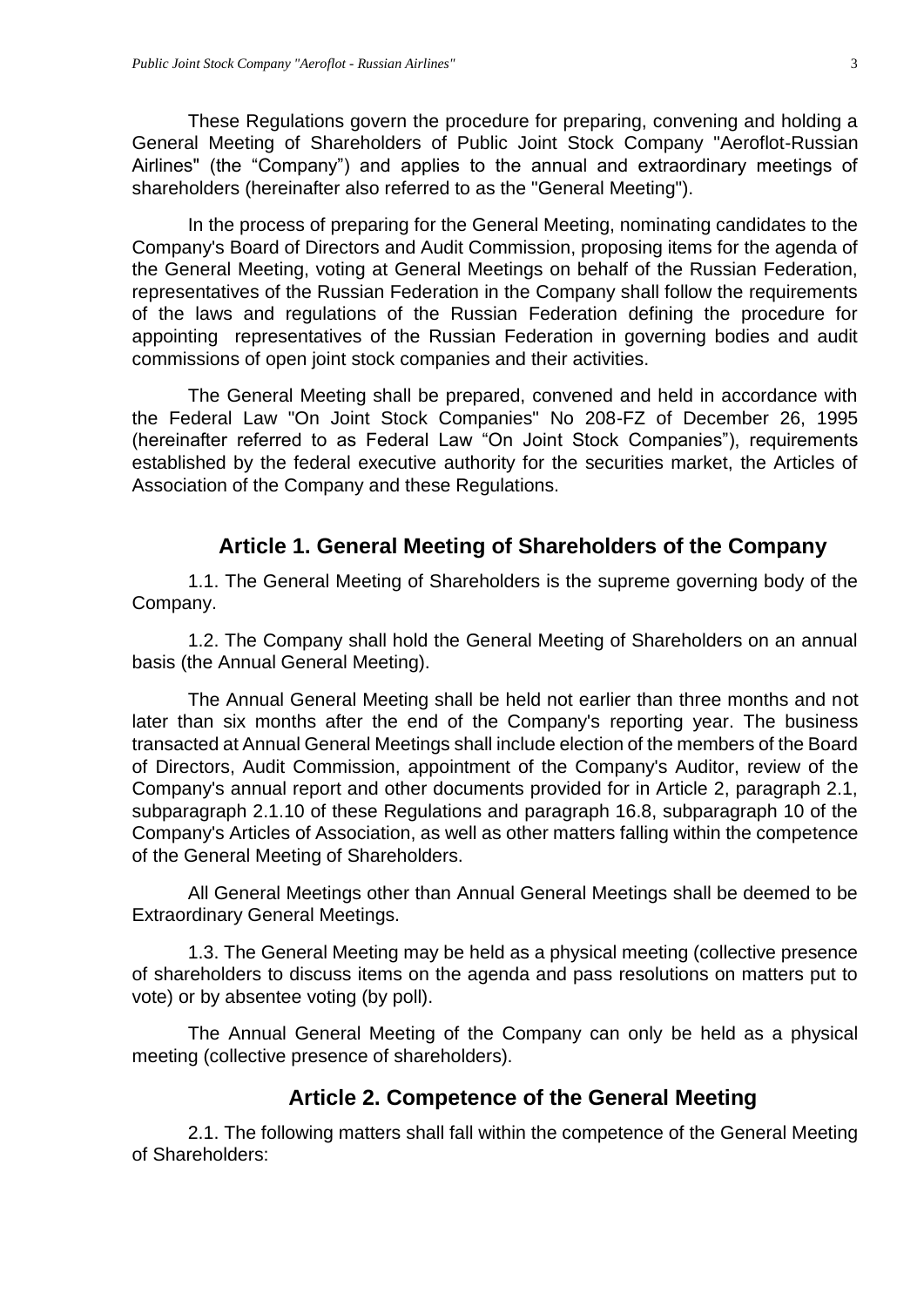2.1.1. Making amendments and additions to the Articles of Association of the Company in cases provided for by the legislation of the Russian Federation or approving a new version of the Company's Articles of Association.

2.1.2. Reorganization of the Company.

2.1.3. Liquidation of the Company, appointment of a liquidation commission and approval of interim and final liquidation balance sheets.

2.1.4. Election of members of the Company's Board of Directors and early termination of their powers.

2.1.5. Determination of the category (type), number and par value of authorized shares and rights attached to them.

2.1.6. Increase of the Company's authorized capital by increasing the par value of the shares or by issuing additional shares in cases stipulated by law and the Articles of Association of the Company.

2.1.7. Decrease of the Company's authorized capital by decreasing the par value of the shares or via acquisition by the Company of a part of its shares to reduce their total number and through cancellation of the shares purchased or redeemed by the Company.

2.1.8. Election of members of the Company's Audit Commission and early termination of their powers.

2.1.9. Approval of the Company's Auditor.

2.1.10. Approval of the annual report, annual financial statements, including profit and loss statements (accounts) of the Company, and distribution of profits (including payment (declaration) of dividends, excluding profits distributed as dividends for the first three, six and nine months of the reporting year) and losses of the Company for the reporting year.

2.1.11. Determining the proceedings of the General Meeting.

2.1.12. Splitting and consolidating shares.

2.1.13. Deciding on approval of interested party transactions in cases provided for in Chapter XI of the Federal Law "On Joint Stock Companies".

2.1.14. Deciding on approval of major transactions in cases provided for in Chapter X of the Federal Law "On Joint Stock Companies".

2.1.15. Purchase by the Company of outstanding shares in cases provided for by the Federal Law "On Joint Stock Companies".

2.1.16. Deciding on the Company's participation in financial industrial groups, associations and other unions of commercial organizations.

2.1.17. Approval of the Regulations on the General Meeting of Shareholders, the Board of Directors, the Executive Board and the Audit Commission of the Company.

2.1.18. Payment (declaration) of dividends for the first three, six and nine months of the reporting year.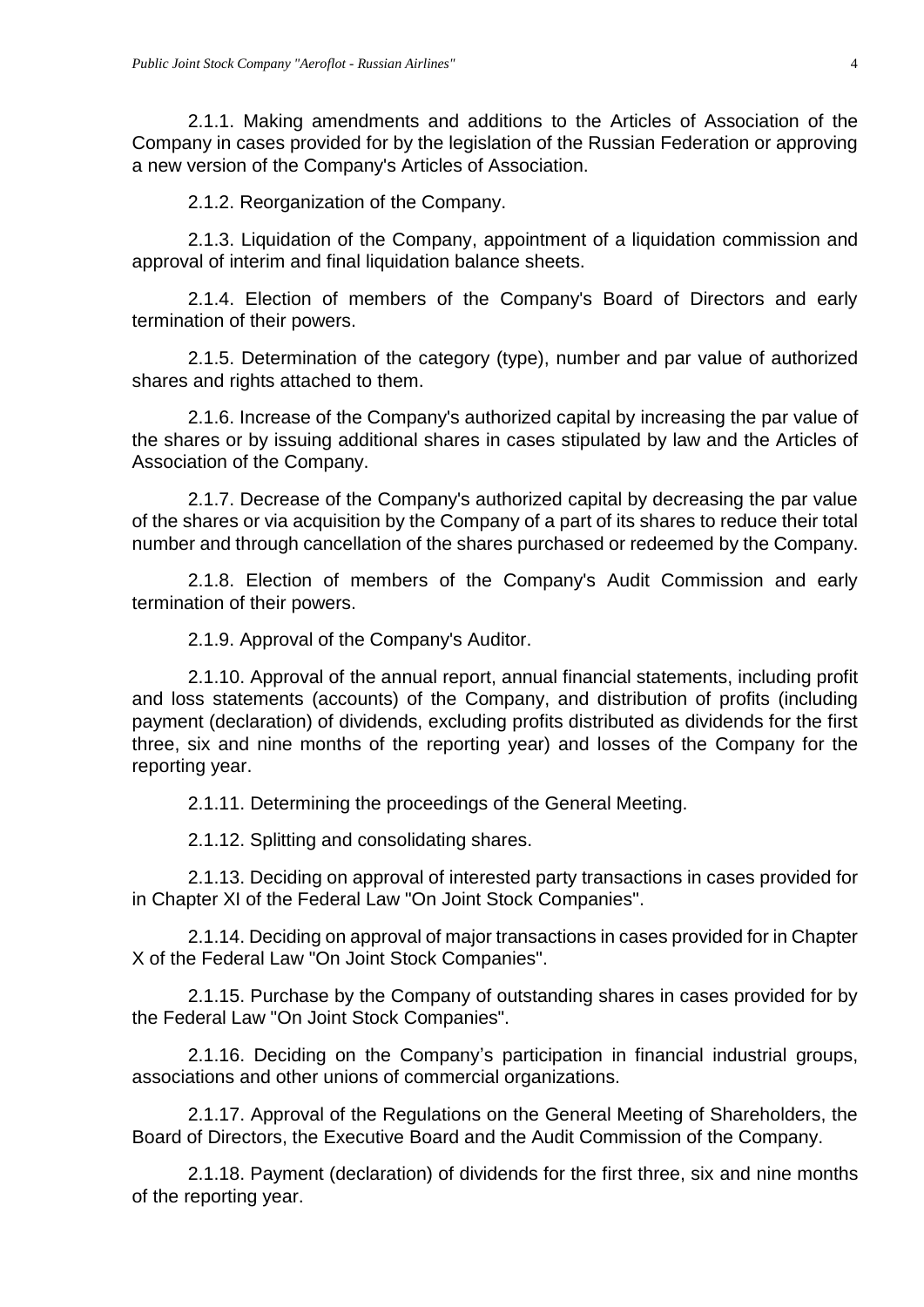2.1.19. Placement of bonds convertible into shares or other equity securities convertible into shares.

2.1.20. Approval of the amount of remuneration and compensations payable to members of the Board of Directors and Audit Commission of the Company.

2.1.21. Adoption of a decision to file an application for delisting of the Company's shares and (or) equity securities convertible into shares of the Company;

2.1.21. Resolving other issues as specified in the Federal Law "On Joint Stock Companies".

2.2. Matters falling within the competence of the General Meeting may not be delegated to the Company's Board of Directors or executive body for decision, unless otherwise provided by the Federal Law "On Joint Stock Companies".

2.3. The General Meeting may not take decisions on matters that do not fall within its competence.

2.4. The General Meeting may not decide on matters not listed on the agenda of the meeting or change the agenda.

#### **Article 3. Right to Participate in the General Meeting**

<span id="page-4-0"></span>3.1. Shareholders may exercise their right to participate in the General Meeting either personally or through a proxy.

3.1.1. The shareholder has the right to replace his/her proxy at any time and to attend the General Meeting personally.

3.1.2. A shareholder's proxy shall act at the General Meeting in accordance with the powers provided for by federal laws or regulations established by authorized state or local government agencies, or a written power of attorney. The power of attorney for voting shall contain information about the represented shareholder and the proxy (for individuals: name, details of the identity document (series and/or number of the document, date and place of issue, issuing authority), for legal entities: name, location). The power of attorney for voting shall be issued in accordance with the requirements set forth in Article 185.1, paragraphs 3 and 4 of the Civil Code of the Russian Federation or notarized.

3.1.3. Documents confirming powers of successors and proxies of persons included in the list of persons entitled to participate in the General Meeting (notarized copies thereof) shall be attached to the ballots sent by those persons or shall be submitted to the Counting Commission or to the Registrar acting as the Counting Commission at the time of registration of those persons for participation in the General Meeting.

3.2. The list of persons entitled to participate in the General Meeting shall be prepared on the basis of the data recorded in the Company's Shareholder Register as at the date fixed by the Company's Board of Directors (the record date).

The record date for the General Meeting may not be less than 10 days after the date the decision to hold the General Meeting is made or more than 25 days before the date of the General Meeting, and in the case provided for in paragraph 2, Article 53 of the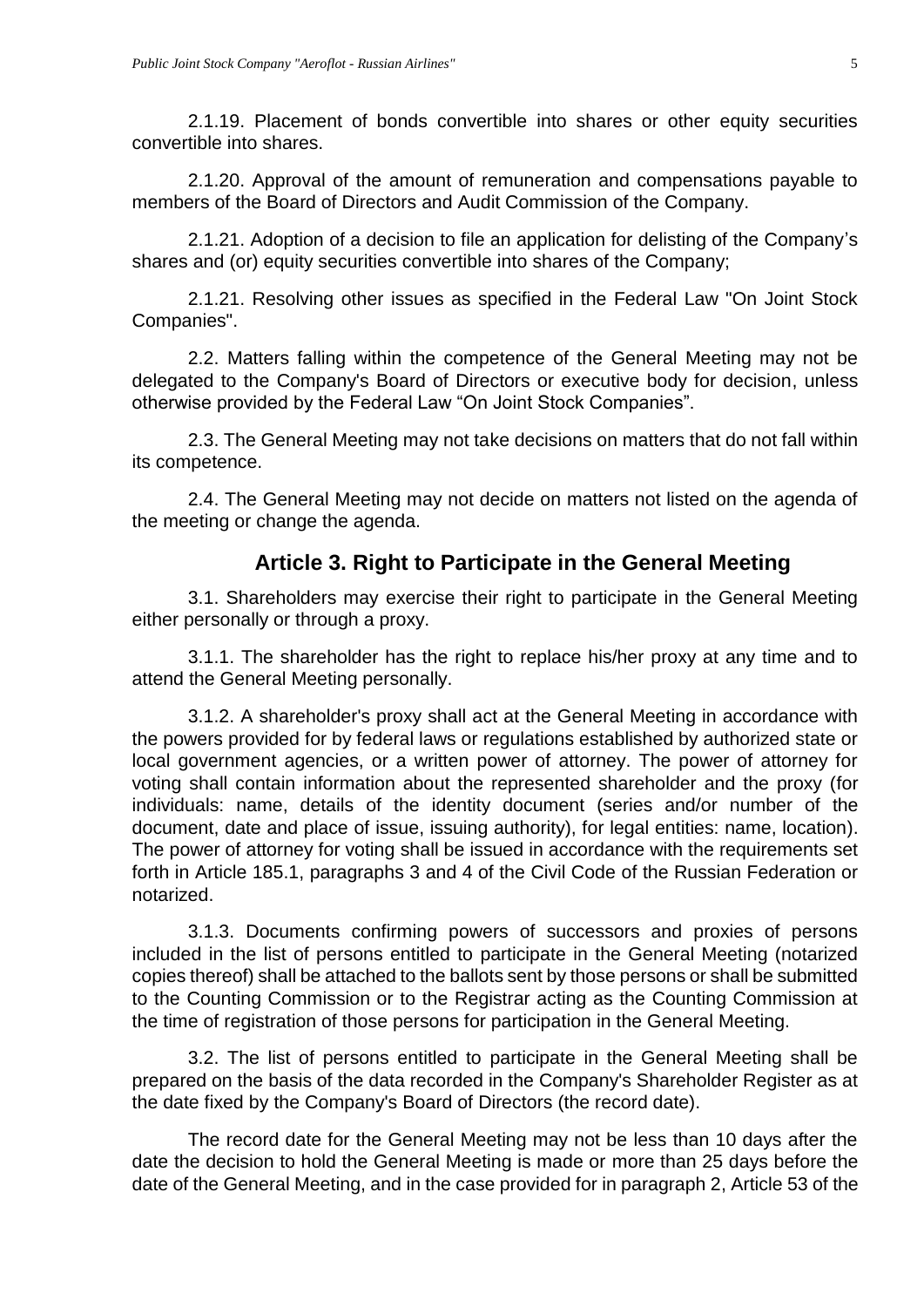Federal Law "On Joint Stock Companies", may not be more than 55 days before the date of the General Meeting.

In the case of the General Meeting, whose agenda includes an item on the Company's reorganization, the record date for the meeting shall be at least 35 days prior to the meeting.

3.3. For the purpose of drawing up the list of persons entitled to participate in the General Meeting, nominee shareholders shall submit information about the persons on whose behalf they hold the shares as at the record date.

3.4. The list of persons entitled to participate in the General Meeting of Shareholders, except for information on declarations of intent by such persons, shall be made available for familiarization upon request of the person(s) included in the said list and holding at least 1 percent of the votes on any item on the agenda of the General Meeting in the manner specified herein for submission of information (materials) during preparation for the General Meeting.

Furthermore, details enabling the identification of individuals included in that list, other than surname, name and patronymic may be disclosed only with their consent.

3.5. If shares have been transferred after the record date for the list of persons entitled to participate in the General Meeting and prior to the date of the meeting (hereinafter referred to as "shares transferred after the record date"), the transferor included in that list shall issue a power of attorney to the acquirer for voting at the General Meeting or shall vote at the meeting in accordance with the acquirer's instructions. This rule shall also apply to any subsequent share transfers.

When shares transferred after the record date have been transferred to two or more acquirers, the person included in the list of persons entitled to participate in the General Meeting shall vote at the General Meeting according to the instructions of each acquirer of shares and/or issue to each acquirer a power of attorney for voting, indicating the number of shares which may be voted under the power of attorney.

If the instructions of the acquirers coincide, their votes shall be summed up. If the acquirers' instructions in relation to the vote on the same item on the agenda of the General Meeting do not coincide, the person included in the list of persons entitled to participate in the General Meeting shall vote on such item according to the received instructions with the number of votes attached to the shares held by each acquirer.

In case the shares entitled to vote at the General Meeting are in circulation outside the Russian Federation as foreign issuer's securities issued under foreign law and certifying the rights to such shares (depositary securities), the voting on such shares must be carried out only according to the instructions of the owners of depositary securities.

3.6. In case a Company's share is in common equity ownership of several persons, the right to vote at the General Meeting shall be exercised either by one of the owners in common or by their common proxy as they see fit. The powers of any such person must be duly certified.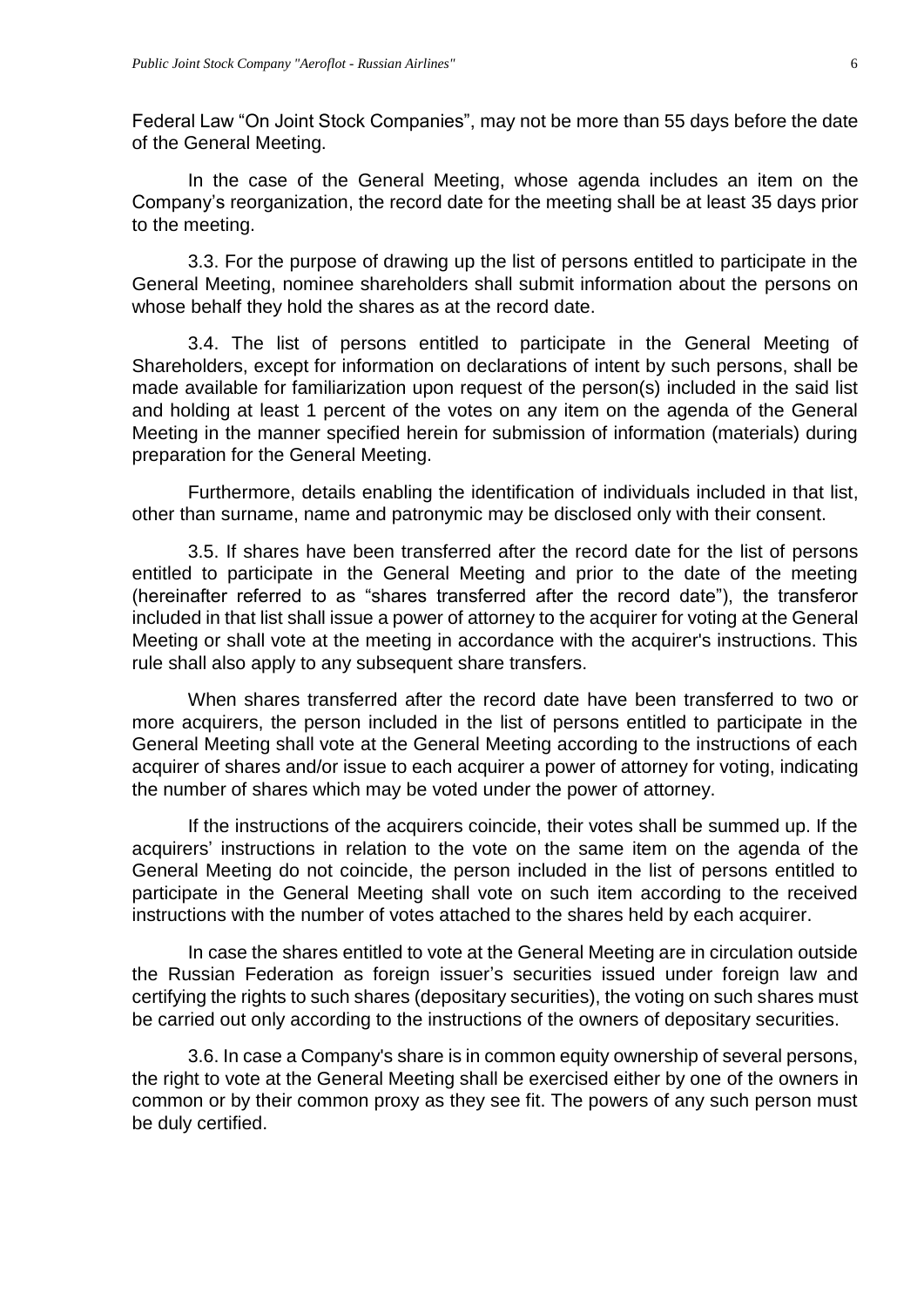3.7. As a rule, when the General Meeting is held as a physical meeting, advance registration of participants starting at least 2 days prior to the date of the General Meeting shall be carried out.

The date, venue, time of the General Meeting and the advance registration procedure shall be determined by resolution of the Board of Directors and specified in the Notice of the General Meeting.

3.8. The possibility of presence of guests, mass media representatives at the General Meeting shall be determined by resolution of the Company's Board of Directors.

# **Article 4. Proposals for the Agenda of the General Meeting**

<span id="page-6-0"></span>4.1. The Company's shareholder(s) holding, in the aggregate, at least 2 percent of the voting shares of the Company shall be entitled to submit proposals for items to be included in the agenda of the Annual General Meeting and nominate candidates for election to the Board of Directors and Audit Commission of the Company, whose number shall not exceed the total number of members of the respective body established at the previous General Meeting.

Such proposals must be received by the Company not later than 70 days after the end of the reporting year.

In case the proposed agenda of an Extraordinary General Meeting includes the election of members of the Board of Directors, the Company's shareholder(s) holding, in the aggregate, at least 2 (two) percent of the Company's voting shares shall be entitled to nominate candidates for election to the Board of Directors, whose number shall not exceed the total number of members of the Board. Such proposals must be received by the Company at least 30 (thirty) days before the date of the Extraordinary General Meeting.

The proportion of voting shares held by the shareholder(s) submitting a proposal for the agenda of the General Meeting shall be determined as at the proposal submission date.

4.2. Proposals on items to be included in the agenda and nominations for election to the Company's Board of Directors and Audit Commission (hereinafter referred to as proposals for the agenda) can be submitted by:

- mailing to the address of the Company indicated in the Unified Register of Legal Entities;
- delivering against signature to the person performing the functions of the sole executive body of the Company, the Chairman of the Company's Board of Directors or another person authorized to accept written correspondence addressed to the Company.

4.2.1. If a proposal for the agenda of the General Meeting is sent by mail, the proposal shall be deemed to have been submitted on the date indicated on the date stamp confirming dispatch of mail, and if delivered by hand against signature, on the date of delivery.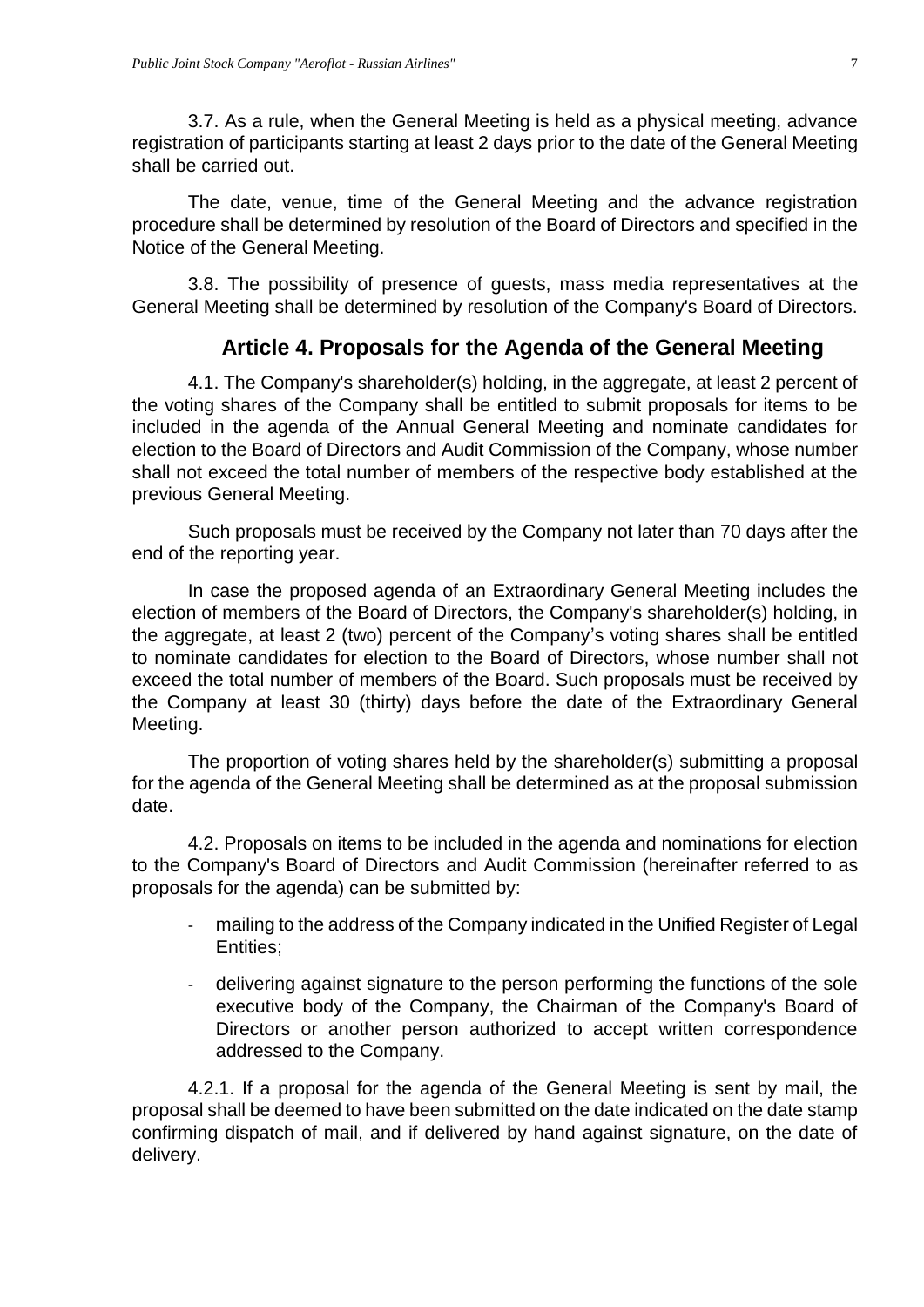4.3. Any proposal for the agenda of the General Meeting shall be submitted in writing and contain the name of the shareholder(s) submitting the proposal and the number and category (type) of shares held thereby and must be signed by the shareholder(s) or their proxies. The Company's shareholder(s) not registered in the Company's Register of Shareholders shall also be entitled to submit proposals for the agenda of the General Meeting of Shareholders and nominate candidates by issuing relevant instructions to the person keeping records of their rights to shares. Such instructions shall be given in accordance with the rules established by the securities legislation of the Russian Federation.

4.3.1. In case a proposal for the agenda of the General Meeting is signed by a shareholder's proxy, a power of attorney (a duly certified copy thereof) containing information about the represented shareholder and the proxy which is required to be specified in the power of attorney for voting (proxy) under the Federal Law "On Joint Stock Companies" and issued according to the requirements of the Federal Law "On Joint Stock Companies" for proxies shall be attached to the proposal.

4.3.2. A proposal for the agenda of the General Meeting shall be deemed received from those shareholders who (whose proxies) signed it.

4.3.3. In case a proposal for the agenda of the General Meeting is signed by a shareholder (his/her proxy) whose rights to shares are recorded in a securities account at a depositary, a statement of the shareholder's securities account at the depositary maintaining records of those shares shall be attached to the proposal.

4.4. A proposal for the agenda of the General Meeting shall contain a wording of each proposed item, and a proposal for nominations shall contain the name of each nominee and the name of the body to which he or she is nominated. A proposal for the agenda of the General Meeting may contain a wording of the resolution on each proposed agenda item.

4.4.1. When making nominations to the Company's Board of Directors and Audit Commission, a written consent of the nominee(s) and information about the nominee(s) which is required to be provided to the persons entitled to participate in the meeting during preparation for the meeting may be attached to the proposal.

4.5. The Board of Directors of the Company shall review the submitted proposals and make a decision to include, or refuse to include, the proposed item in the agenda of the General Meeting not later than 5 days after the deadline specified in clause 4.1 above. The items proposed by a shareholder (shareholders) must be included in the agenda of the General Meeting, and the nominated candidates must be placed on the ballot for election to the Company's Board of Directors and Audit Commission, except for the cases when:

- the shareholder(s) has (have) failed to meet the deadline for submitting proposals for the agenda of the General Meeting set forth in clause 4.1 above;
- the shareholder(s) does (do) not hold the required number of voting shares of the Company as provided in clause 4.1 above;
- the proposal does not meet the requirements stipulated by the Company's Articles of Association or the law;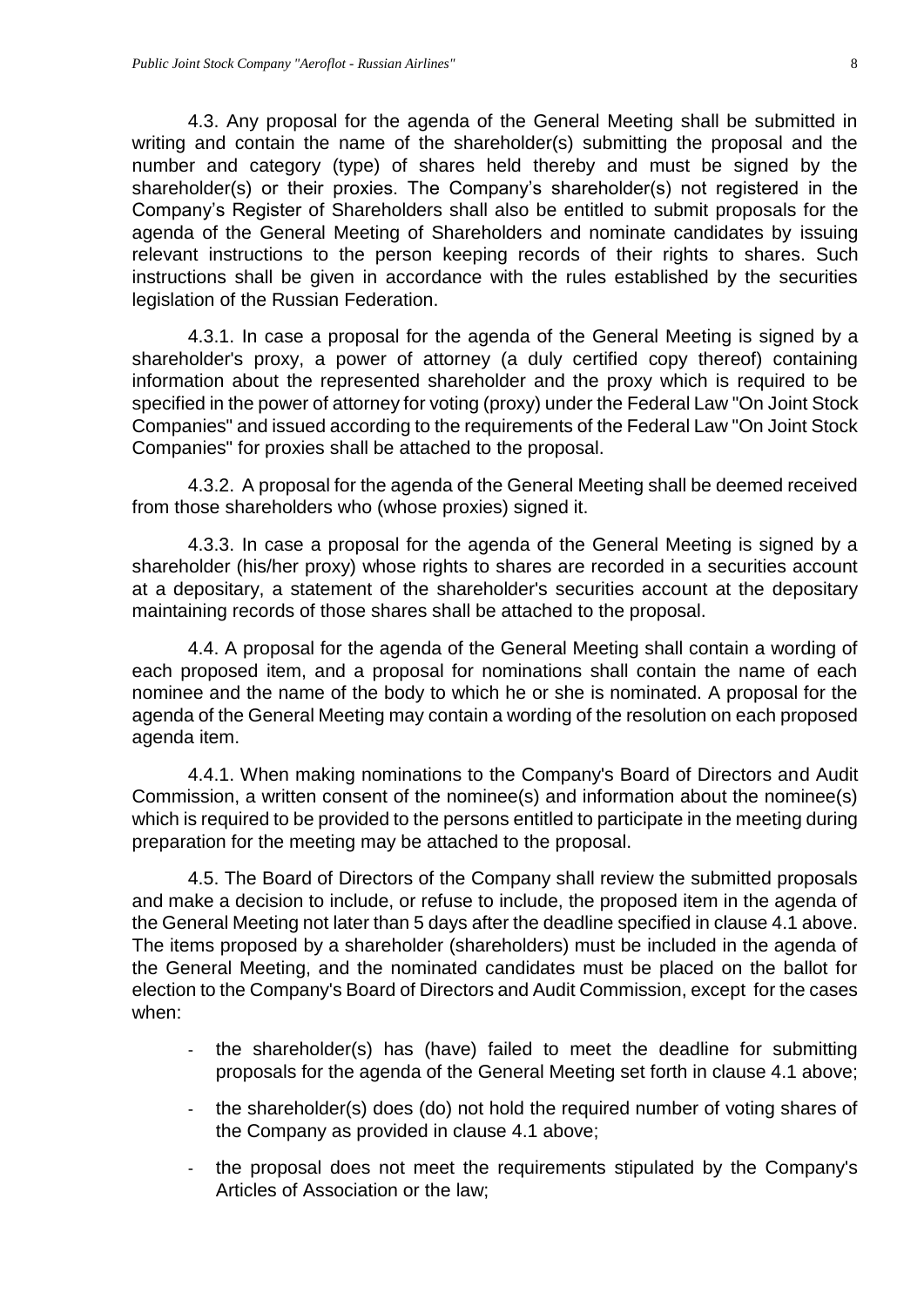- the proposed matter for the agenda of the General Meeting is outside its competence and/or runs contrary to the requirements of current legislation of the Russian Federation.

4.6. A motivated decision of the Board of Directors to refuse to include an item in the agenda of the General Meeting or to place a nominee on the ballot for election to the Company's Board of Directors and Audit Commission shall be delivered to the shareholder(s) who proposed the item or nominee not later than 3 (three) days after the date it was made. If the proposals were received by the Company from persons who are not registered in the Company's Register of Shareholders and who issued instructions to the person keeping records of their rights to shares, the said decision of the Company's Board of Directors shall be sent to such persons not later than 3 (three) days after the date it was made in accordance with the rules established by the securities legislation of the Russian Federation for providing information and materials to persons exercising the rights attached to securities.

4.7. The Board of Directors of the Company shall not be authorized to make changes to the wording of items proposed to be included in the agenda of the General Meeting and the proposed wordings of resolutions thereon.

4.8. In addition to the items proposed by shareholders for the agenda of the General Meeting as well as in case of absence of any proposals, absence or insufficient number of nominees proposed by shareholders for forming the respective body, the Board of Directors may include items in the agenda of the General Meeting or place nominees on the ballot at its own discretion.

## **Article 5. Preparation for and Notice of the General Meeting**

<span id="page-8-0"></span>5.1. In the process of preparation for the General Meeting the Board of Directors of the Company and, in cases provided for in the Federal Law "On Joint Stock Companies", the persons calling the Meeting shall determine the following:

- form of the General Meeting (physical attendance or absentee voting);
- the date, venue and time of the General Meeting, and, in the case of absentee voting, the deadline for submitting ballots. General Meetings shall be held in Moscow, i.e. the place where the Company's executive bodies are located, or in the Moscow Region, i.e. the place of the Company's main base location;
- the mailing address to which completed ballots may be sent if voting is by ballot, and also the e-mail address to which completed ballots may be sent and/or address of a special section of the Company's website where ballots can be completed electronically, if this option is provided for in the decision of the Board of Directors on convening the General Meeting of Shareholders;
- the agenda of the General Meeting;
- the record date for the General Meeting;
- the deadline for the submission of shareholder nominations for election to the Company's Board of Directors, if the agenda of an Extraordinary Meeting of Shareholders includes the election of members of the Company's Board of Directors.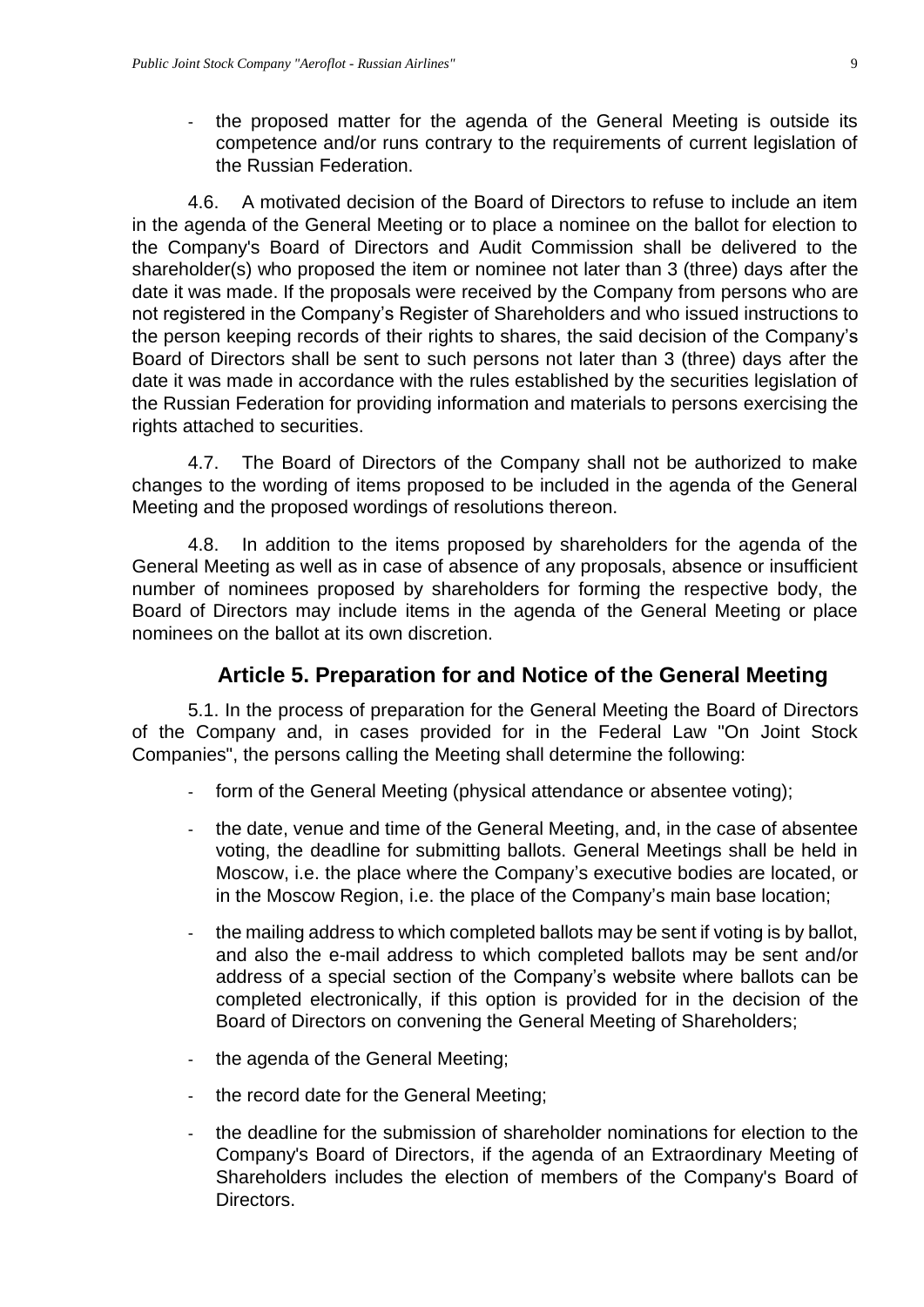- the procedure for notifying shareholders of the General Meeting ;

a list of information (materials) to be made available to the shareholders during preparation for the General Meeting and the procedure for making it available ;

- the form and wording of the ballot and the wording of proposed resolutions on items of the agenda of the General Meeting of Shareholders, which must be sent electronically (in the form of electronic documents) to nominee shareholders registered in the Company's Register of Shareholders.

5.2. The shareholders included in the list of persons entitled to participate in the General Meeting shall be notified of the General Meeting through publication of relevant information on the official website of the Company at: www.aeroflot.ru.

Additionally, a notice of the General Meeting may be published in other publications and media accessible for all shareholders of the Company.

A notice of an Extraordinary General Meeting shall be given in accordance with the requirements of Article 52 of the Federal Law "On Joint-Stock Companies".

5.3. The Company shall publish information about the General Meeting not later than 30 (thirty) days prior to the date of the meeting.

In case the proposed agenda for an Extraordinary General Meeting includes the election of members of the Board of Directors, a notice of the meeting shall be given not later than 50 (fifty) days prior the date of the meeting.

5.4. A notice of the General Meeting shall contain:

- full corporate name and location of the Company;
- form of the General Meeting (physical attendance or absentee voting);
- the date, time and venue of the General Meeting and, in case completed ballots may be mailed to the Company, the mailing address to be used for sending completed ballots or, in the case of absentee voting, the deadline for submitting ballots and the mailing address to be used for sending completed ballots.
- the time when the registration of persons participating in the General Meeting begins in the case of a physical meeting (collective presence of shareholders);
- the record date for the General Meeting;
- the items placed on the agenda of the General Meeting;
- the procedure for familiarization with the information (materials) that must be made available during preparation for the General Meeting and the address (addresses) where it can be accessed;
- the e-mail address to which completed ballots may be sent and/or address of a special section of the Company's website where ballots can be completed electronically.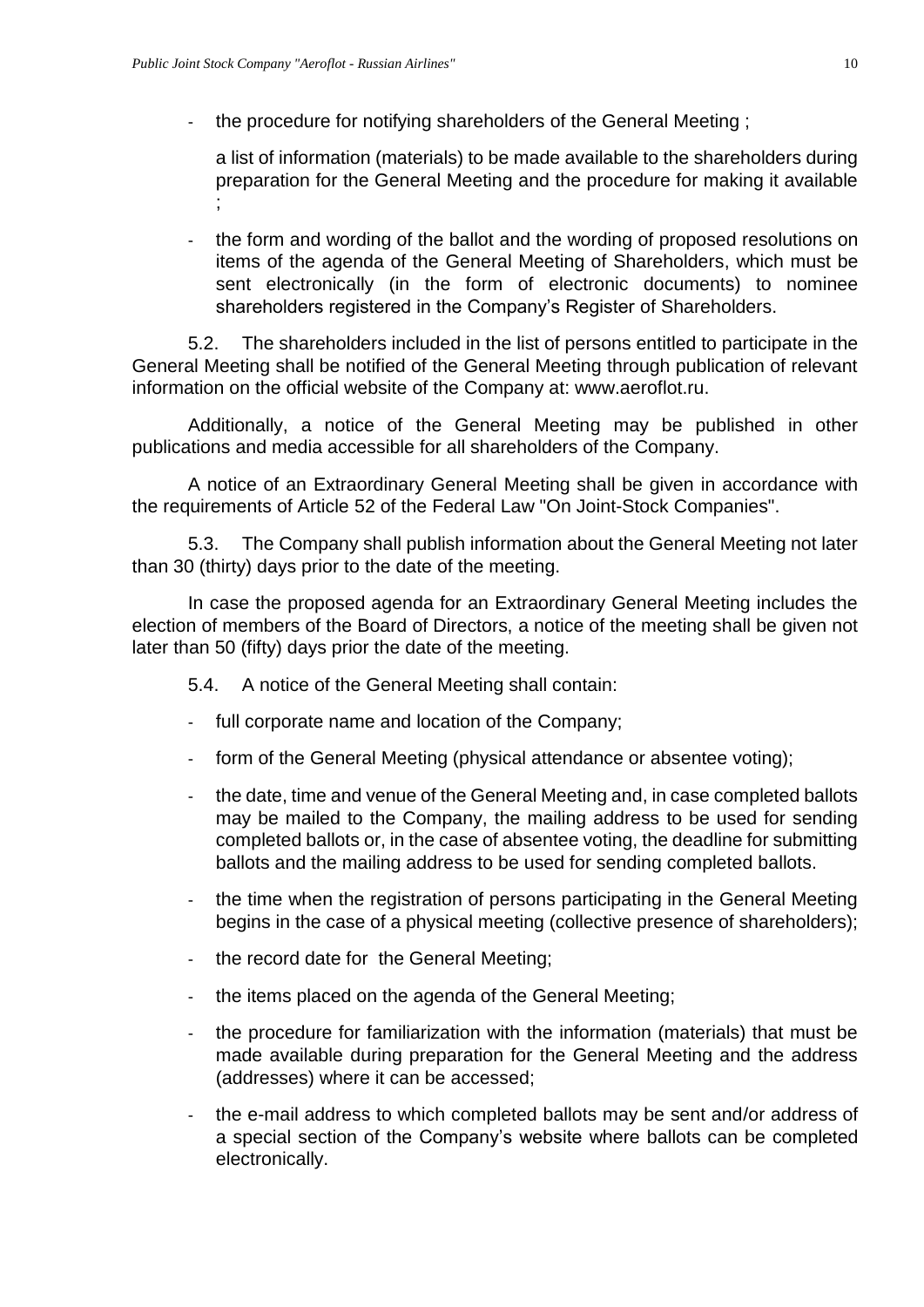5.5. The information (materials) to be made available to persons entitled to participate in the General Meeting during preparation for the General Meeting includes the following: the Company's annual report and an audit report of the Company's Audit Commission, the annual accounting (financial) statements of the Company, an auditor's report; a report of the Audit Commission on the audit of the annual financial statements, information on the persons nominated for election to the Company's Board of Directors and Audit Commission; recommendations of the Company's Board of Directors regarding distribution of profits, including the amount of dividends on Company shares and the terms and conditions of payment thereof, and losses of the Company for the reporting year; draft amendments proposed to be made to the Company's Articles of Association or a draft of a new version of the Company's Articles of Association; and other information provided for by current legislation of the Russian Federation and the Company's Articles of Association.

5.5.1. The additional information that must be made available to persons entitled to participate in the General Meeting during preparation for the meeting, if the agenda of General Meeting includes the election of members of the Board of Directors and Audit Commission, includes information on whether or not the written consent of nominated candidates for election to the respective body of the Company has been obtained.

5.5.2. The additional information (materials) that must be made available to persons entitled to participate in the General Meeting during preparation for the meeting, if the agenda of the General Meeting contains issues the vote on which may trigger the rights to claim redemption of shares by the Company, includes the following:

- an independent appraiser's report on the market value of the Company's shares that may be claimed for redemption;
- calculation of the Company's net asset value according to the accounting data for the latest completed reporting period;
- minutes (extract from the minutes) of the meeting of the Company's Board of Directors where the decision to determine the redemption price of shares was taken, specifying the redemption price of the shares.

5.5.3. The additional information (materials) that must be made available to persons entitled to participate in the General Meeting during preparation for the meeting, if the agenda of the General Meeting includes the reorganization of the Company, includes:

- justification of the conditions and the process of the Company's reorganization contained in the decision on the split-up, spin-off or transformation, or in the merger or takeover agreement approved (adopted) by an authorized body of the Company;
- a draft decision on the split-up, spin-off or transformation or the merger or takeover agreement (draft) to be entered into by companies involved in the merger or takeover;
- a draft transfer deed (separation balance sheet);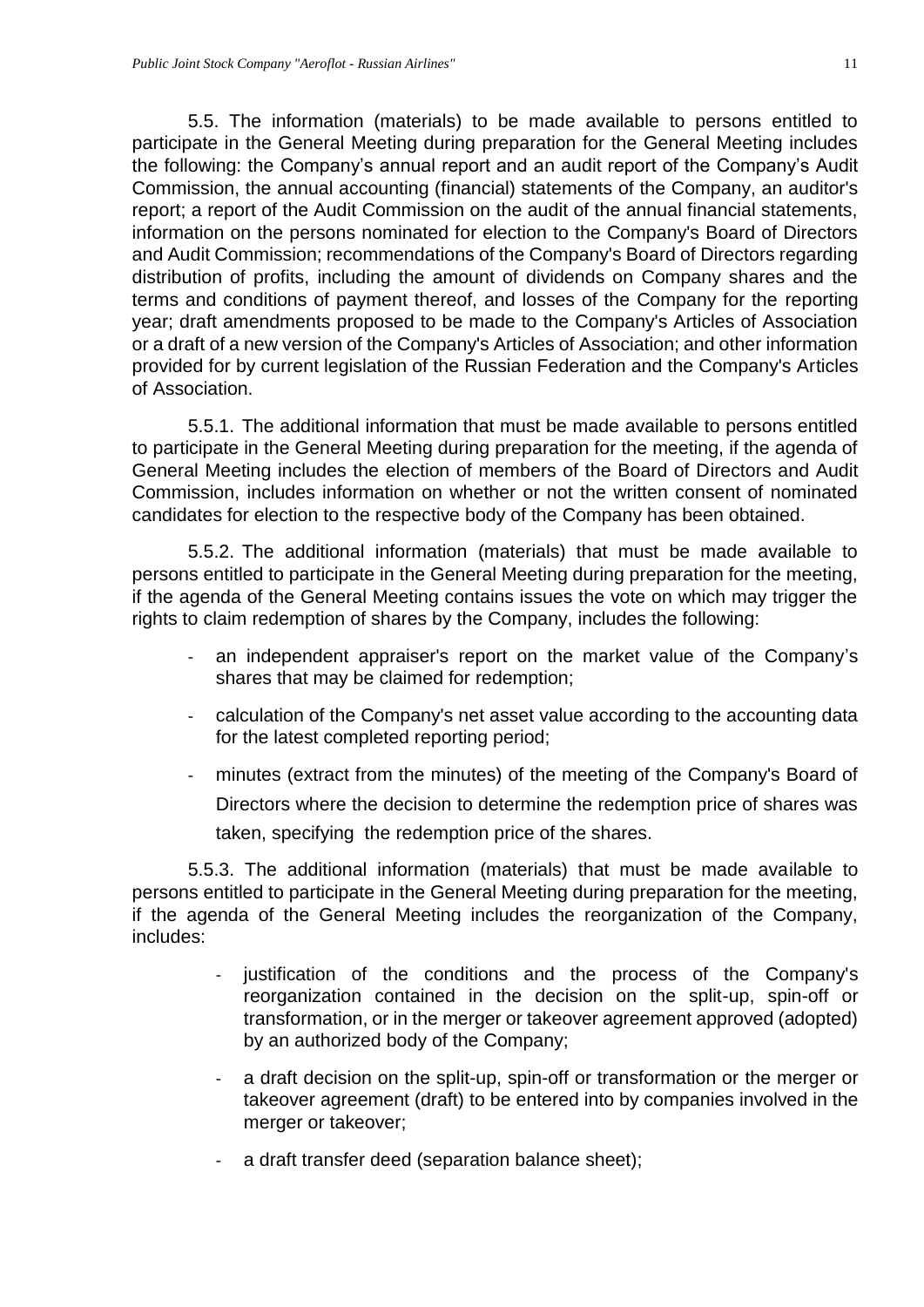- annual reports and annual financial statements of all organizations involved in the reorganization for the last three completed fiscal years preceding the date of the General Meeting or, for an organization that has been in operation for less than three years, for each completed fiscal year since the establishment of the organization ;
- quarterly financial statements of all organizations involved in the reorganization for the last completed quarter preceding the date of the General Meeting.

5.5.4. The Company may adopt a list of additional information (materials) that must be made available to shareholders during preparation for the General Meeting.

5.6. The annual report of the Company submitted for approval at the Annual General Meeting shall contain the following:

- assessment of the Company's positions in the industry;
- priority business areas of the Company;
- report of the Board of Directors of the Company on the results of the Company's development in its priority business areas;
- outlook for the development of the Company;
- report on the payment of declared (accrued) dividends on Company shares;
- description of main risk factors associated with Company's activities;
- list of transactions completed by the Company during the reporting year that are classified as major transactions in accordance with the Federal Law "On Joint Stock Companies" as well as other transactions which, under the Articles of Association of the Company, are subject to the procedure for approval of major transactions, indicating for each transaction the material terms and conditions and the Company's governing body that approved the transaction;
- list of transactions completed by the Company during the reporting year that are classified as interested party transactions in accordance with the Federal Law "On Joint Stock Companies", indicating for each transaction the interested party(ies), the material terms and conditions and the Company's governing body that approved the transaction;
- composition of the Company's Board of Directors, including information on the changes in the Board membership that took place during the reporting year and information on the members of the Board of Directors, including their biographical summaries and the number of Company shares held by them during the reporting period;
- information on the person holding the position of the General Director of the Company and members of the Company's Executive Board, including their biographical summaries and the number of Company shares held by them during the reporting period;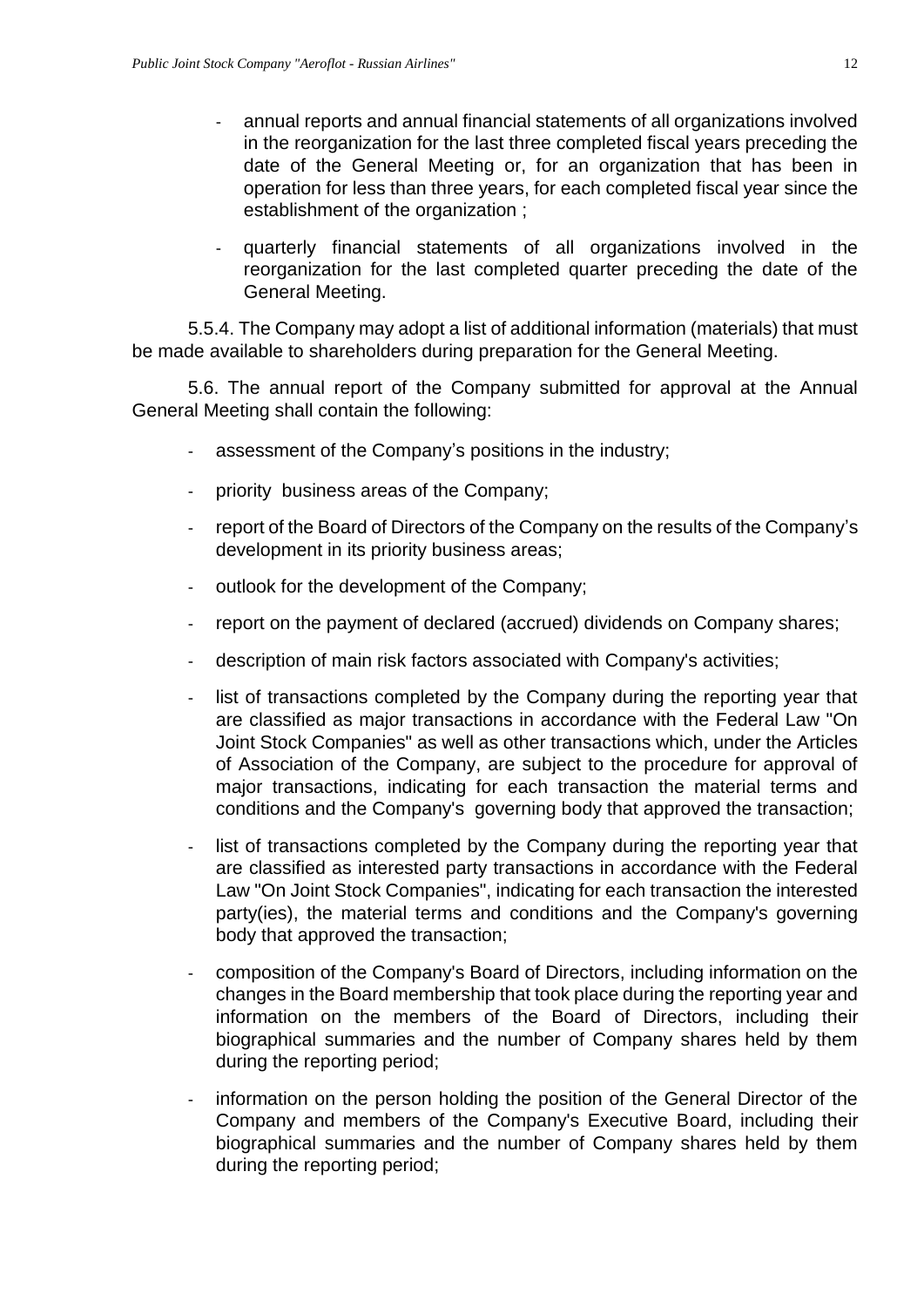- determination criteria and the amount of remuneration (compensation of expenses) payable to the person holding the position of the General Director of the Company, each member of the Company's Executive Board and each member of the Company's Board of Directors, or the total amount of remuneration (compensation of expenses) paid or to be paid to all those persons based on the results of the reporting year;
- information on the observance by the Company of the Code of Corporate Conduct;
- information (report) on compliance by the joint stock company with the principles and recommendations of the Corporate Governance Code recommended by the Bank of Russia;
- information on the approval of the annual report by the General Meeting of Shareholders and other information as may be required by the Articles of Association or by other internal regulations of the Company.

The annual report of the Company shall be signed by the person holding the position of the Company's General Director.

The annual report of the Company shall be endorsed as preliminarily approved by the Company's Board of Directors.

5.7. The information (materials) included in the list of information that must be made available to shareholders during preparation for the General Meeting shall be accessible for the persons entitled to participate in the General Meeting during the 30 (thirty) days preceding the General Meeting in an office at the Company's location and in other places addresses of which are specified in the notice of the General Meeting. Access to the said information (materials) shall be also provided to the persons attending the General Meeting during the meeting. In addition, this information may also be posted to a special section of the Company's website if this is provided for in the decision of the Board of Directors on convening the General Meeting of Shareholders

At the request of a person entitled to participate in the General Meeting, the Company shall provide copies of the above-mentioned documents to that person within 5 days from the date the request is received by the Company. The fee charged for such copies shall not exceed the costs of production thereof.

In case a person registered in the Company's Shareholder Register is a nominee shareholder, a notice of the General Meeting shall be sent to that nominee shareholder.

#### **Article 6. Counting Commission of the Company**

<span id="page-12-0"></span>6.1. A specialized Registrar of the Company shall carry out the functions of the Counting Commission.

6.2. The Counting Commission shall verify the powers of the persons participating in the General Meeting, register them, determine the quorum of the General Meeting, provide explanations to questions arising in connection with the exercise by shareholders (their representatives) of their right to vote at the General Meeting, clarify the voting procedure on matters put to vote, ensure that the established voting procedure and the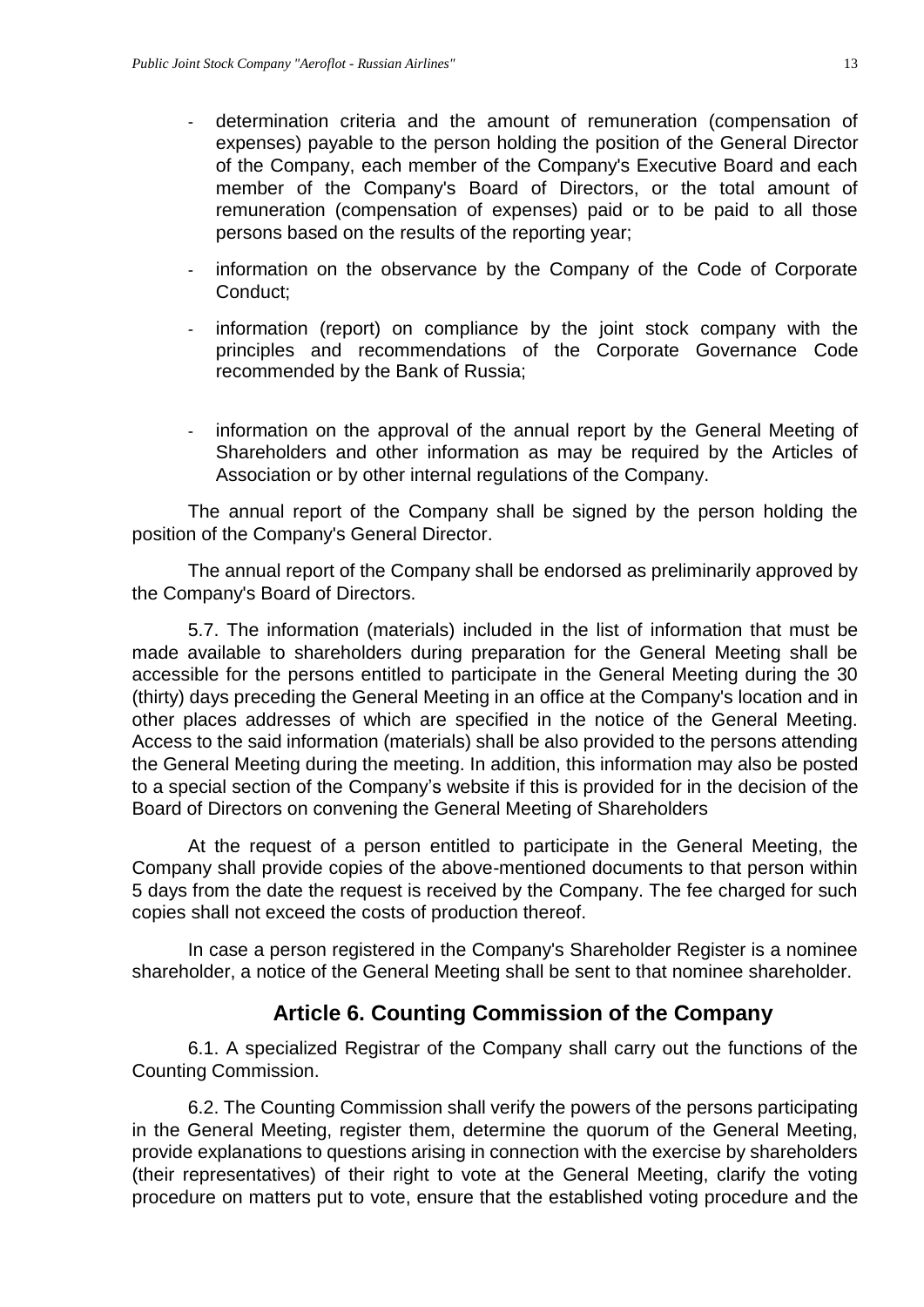rights of shareholders to vote are observed, count the votes and produce voting results, draw up a protocol on voting results and transfer the ballots to the archive.

#### **Article 7. Registration**

<span id="page-13-0"></span>7.1. The persons entitled to participate in the General Meeting, except for those whose ballots were received at least two days prior the date of the General Meeting in the case when voting on the agenda items may be carried out by way of mailing completed ballots to the Company, shall be registered for participation in the General Meeting. The persons registered for participation in the General Meeting of Shareholders shall also be deemed to include persons who completed ballots electronically in a special section of the Company's website at least two days prior to the date of the General Meeting, if this option is specified in the notice of the General Meeting of Shareholders.

7.2. Registration of persons participating in the General Meeting held as a physical meeting (collective presence of shareholders) shall be carried out at the venue of the General Meeting. If provided in the notice of the General Meeting of Shareholders, registration shall also be carried out in a special section of the Company's website.

7.3. Persons entitled to participate in the General Meeting held as a physical meeting whose ballots were received or completed electronically in a special section of the Company's website indicated in the notice of the General Meeting of Shareholders at least two days prior to the date of the General Meeting shall be entitled to attend the General Meeting.

7.4. If proxies have been issued in relation to shares transferred after the record date for the list of persons entitled to participate in the meeting by a person included in that list, the acquirers of such shares shall be registered for participation in the General Meeting and ballots shall be issued to them.

7.5. Registration of persons entitled to participate in the General Meeting shall be carried out under the condition that persons coming to attend the Meeting are identified by comparing information contained in the list of persons entitled to participate in the General Meeting with the data on identification documents presented (submitted) by such persons.

7.6. Registration of persons entitled to participate in the General Meeting who failed to register prior to the opening of the meeting shall terminate upon completion of the discussion of the last item on the agenda of the General Meeting for which it has the quorum.

## **Article 8. Quorum of the General Meeting**

<span id="page-13-1"></span>8.1. The General Meeting shall be competent (have a quorum) if it is attended by shareholders holding, in the aggregate, more than half of the votes attached to the outstanding voting shares of the Company.

8.2. Shareholders who registered for participation in the General Meeting, including in a special section of the Company's website indicated in the notice of the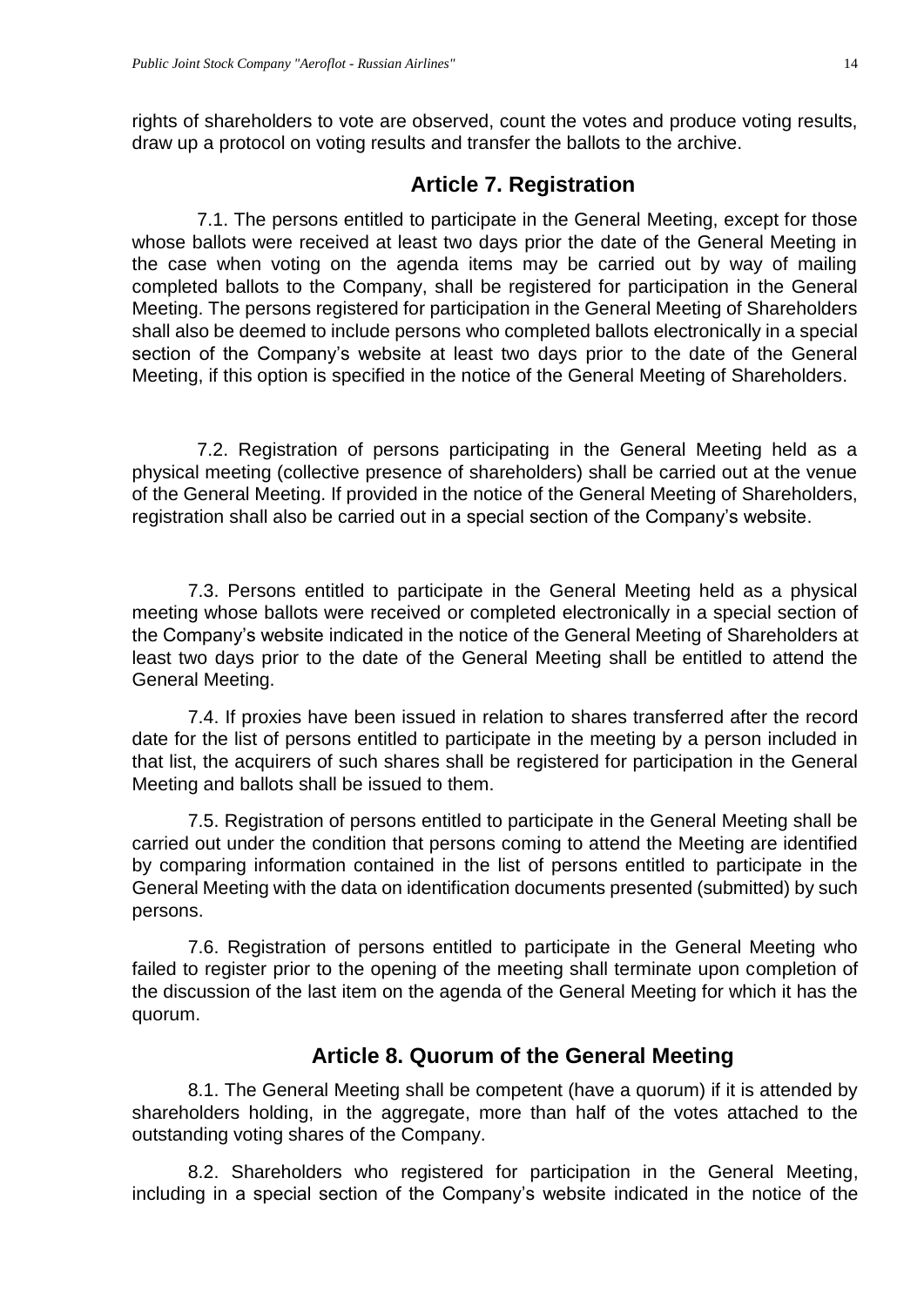General Meeting of Shareholders and shareholders whose ballots were received or completed electronically in a special section of the Company's website indicated in the notice of the General Meeting of Shareholders at least two days prior to the date of the General Meeting shall be deemed to have participated in the General Meeting. Shareholders whose ballots were received by the Company or the Company's Registrar and whose ballots were completed electronically in a special section of the Company's website indicated in the notice of the General Meeting of Shareholders prior to the deadline for submitting ballots shall be considered to have taken part in the General Meeting held by absentee voting.

Shareholders who issued voting instructions to persons keeping records of their rights to shares in accordance with the securities legislation of the Russian Federation shall also be deemed to have participated in the General Meeting if their declarations of intent were received by the Company or the Company's Registrar at least two days prior to the General Meeting of Shareholders or the deadline for submitting ballots in the case of a General Meeting of Shareholders held by absentee voting.

8.3. In determining the quorum and counting the votes, the parts of votes represented by fractional shares shall be summed up without rounding off.

8.4. The General Meeting held as a physical meeting may be opened if by the time of its beginning it meets the quorum for at least one item on the agenda.

8.5. Registration of persons entitled to participate in the General Meeting who failed to register for participation the meeting prior to its opening shall terminate upon completion of the discussion of the last item on the agenda of the General Meeting for which it has the quorum.

8.6. If by the commencement time of the meeting the General Meeting does not have the quorum to vote on any agenda item, the meeting shall be adjourned for 1 hour.

The General Meeting shall not be adjourned more than once.

8.7. The General Meeting which, by the time of its beginning, only had the quorum to vote on certain agenda items shall not be dissolved if persons whose registration provides the quorum to make decisions on other agenda items have been registered by the end of registration.

8.8. Declaring a ballot invalid as concerns the vote on one, several or all items voted with that ballot shall not be the reason to exclude the votes attached to such ballot in determining the presence of the quorum.

8.9. If a quorum at an Annual General Meeting is not present, the meeting shall be adjourned to another time and place. No changes to the agenda of the adjourned Annual General Meeting shall be allowed.

If a quorum at an Extraordinary General Meeting is not present, it shall be adjourned and held at a later time with the same agenda.

8.10. An adjourned General Meeting called instead of the failed one shall be competent if it is attended by shareholders (their proxies) holding, in the aggregate, no less than 30 percent of the votes attached to the outstanding voting shares of the Company.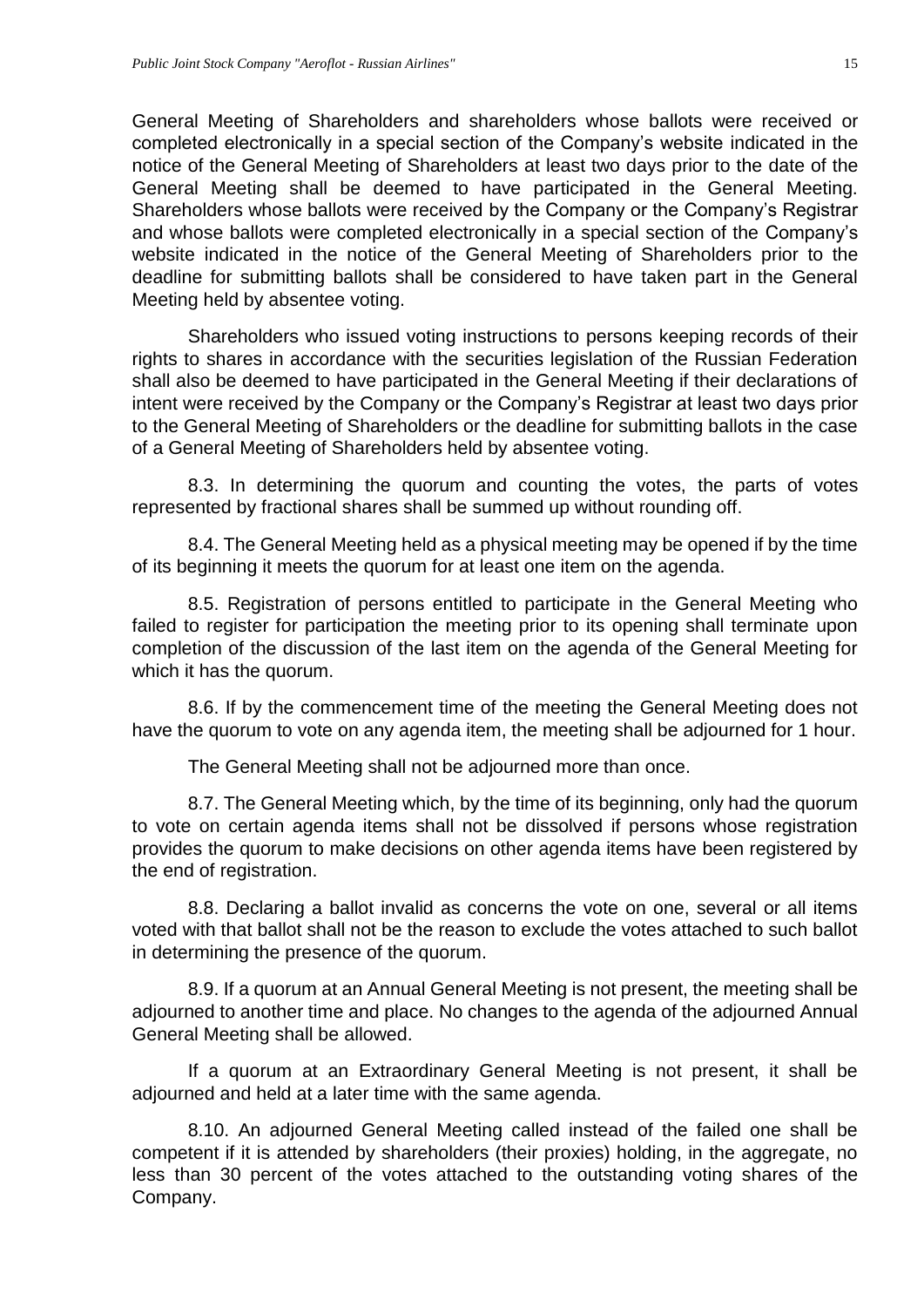A notice of the adjourned General Meeting shall be given in accordance with the procedure set forth herein.

8.11. If an adjourned General Meeting is to be held less than 40 days after the failed General Meeting, the persons having the right to vote at such General Meeting shall be determined (recorded) as of the record date fixed for the original meeting.

## **Article 9. Voting at the General Meeting**

<span id="page-15-0"></span>9.1. Voting at the General Meeting shall be carried out in accordance with the principle "one voting share - one vote", except cumulative voting on election of the members of the Company's Board of Directors and some other cases provided for by the legislation of the Russian Federation and the Company's Articles of Association.

9.2. Voting on agenda items at the General Meeting shall be carried out by ballots.

Declarations of intent received by the Company's Registrar from persons entitled to participate in the General Meeting of Shareholders who are not registered in the Company's Shareholder Register and who issued voting instructions to persons keeping records of their rights to shares in accordance with the requirements of the securities legislation of the Russian Federation shall be deemed equivalent to voting by ballots.

9.3. The form and the text of the ballot shall be approved by the Board of Directors of the Company.

If expressly stated in the notice of the General Meeting of Shareholders, persons entitled to participate in the General Meeting of Shareholders may complete an electronic ballot form in a special section of the Company's website at the address specified in the notice of the General Meeting of Shareholders. Shareholders may complete ballots electronically on the website during the General Meeting of Shareholders if they did not exercise their right to participate in such meeting in another way. The date and time of completion must be recorded while electronic ballot forms are being completed on the website.

9.4. The ballot shall contain:

- full corporate name and location of the Company;
- form of the General Meeting (physical attendance or absentee voting);
- the date, venue and time of the General Meeting and the mailing address to which completed ballots can be mailed and, in the case of a General Meeting held by absentee voting, the deadline for submitting ballots and the mailing address which can be used for mailing completed ballots;
- the wording of each item (name of each nominee for election) voting on which is carried out by this ballot;
- available voting options for each item on the agenda, expressed as "for", "against" or "abstain";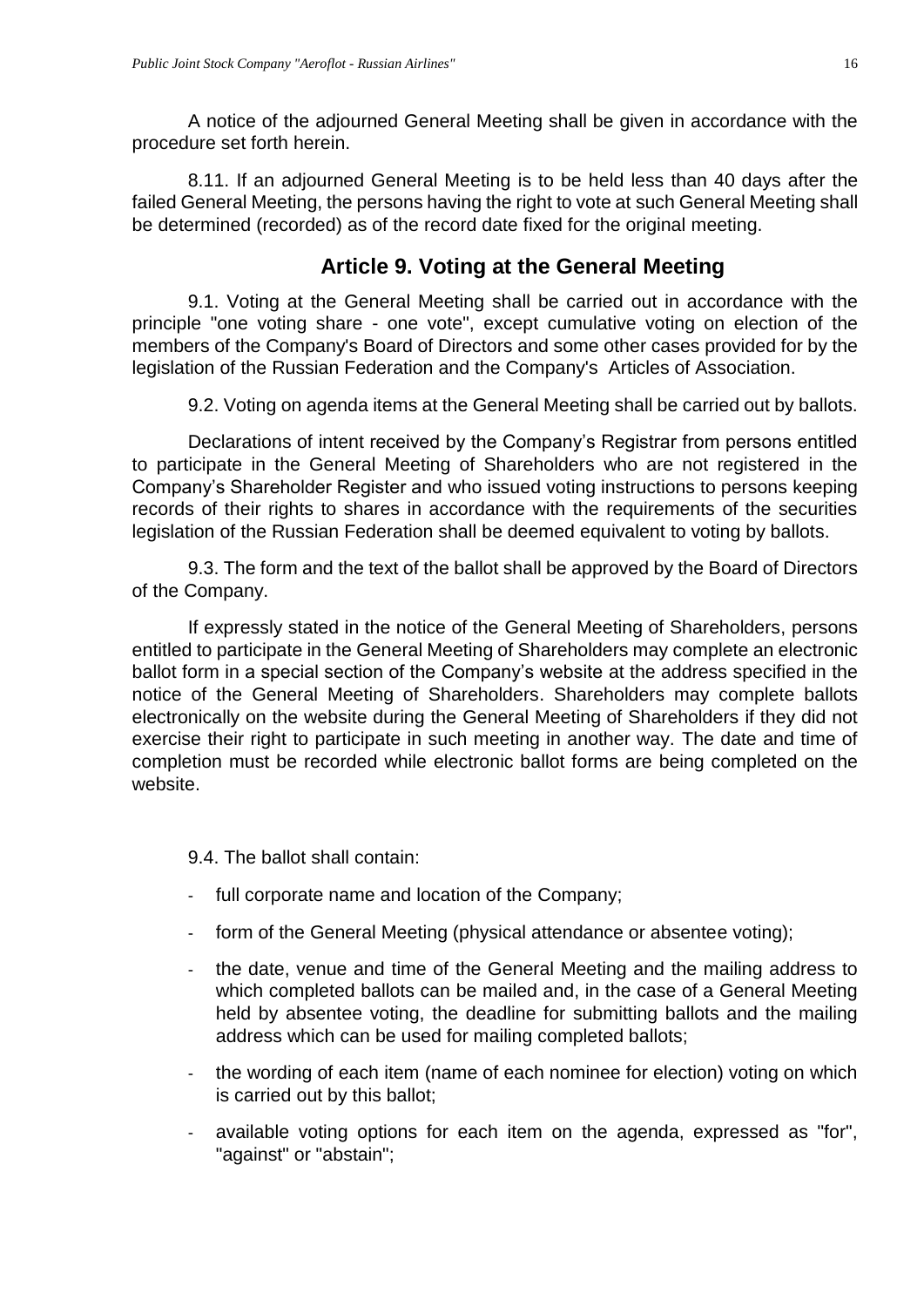- a statement that the ballot must be signed by a person entitled to participate in the General Meeting or his/her proxy..

9.4.1. The ballot shall have a space next to each voting option for inserting the number of votes given for each voting option and may contain an indication of the number of votes held by the person entitled to participate in the General Meeting. If the ballot is used for voting on two or more items on the agenda of the General Meeting and the person entitled to participate in the General Meeting has a different number of votes in relation to the agenda items, the number of votes that the person is entitled to cast on each item on the agenda of the General Meeting is to be indicated in the ballot.

9.4.2. The ballot shall contain an explanation that:

- the voter has the right to select only one voting option, except when voting in accordance with instructions from persons who acquired shares after the record date for the General Meeting or instructions from owners of depositary securities;
- if more than one voting option is left in the ballot, the number of votes cast for the corresponding voting option should be indicated in the space provided for inserting the number of votes cast for each voting option, and a mark indicating that the voting is carried out in accordance with the instructions of the acquirers of shares that were transferred after the record date for the General Meeting and/or instructions from owners of depositary securities must be made;
- a person voting by proxy issued in relation to shares transferred after the record date for the General Meeting must indicate the number of votes cast for the left voting option next to the selected option in the space which is provided for inserting the number of votes, and put a mark indicating that the voting is carried out by proxy issued in relation of shares transferred after the record date for the General Meeting;
- if not all the shares have been transferred after the record date for the General Meeting, the voter must indicate the number of votes cast for the left voting option next to the selected option in the space which is provided for inserting the number of votes, and put a mark indicating that part of the shares were transferred after the record date for the General Meeting. If instructions of the acquirers of the shares transferred after the record date for the General Meeting have been received with respect to such shares and they coincide with the left voting option, such votes are summed up.

9.4.3. In the case of a vote for the election of members of the Company's Board of Directors and Audit Commission, the ballot shall contain information about the nominee(s), including first name, surname and patronymic.

9.4.4. In the case of cumulative voting the ballot shall contain an indication thereto and an explanation of the essence of cumulative voting.

9.5. The ballots shall be mailed or delivered by hand against signature to each person registered in the Company's Register of Shareholders and entitled to participate in the General Meeting not later than 20 days before the date of the General Meeting. The ballots shall be sent by the Company or by the Company's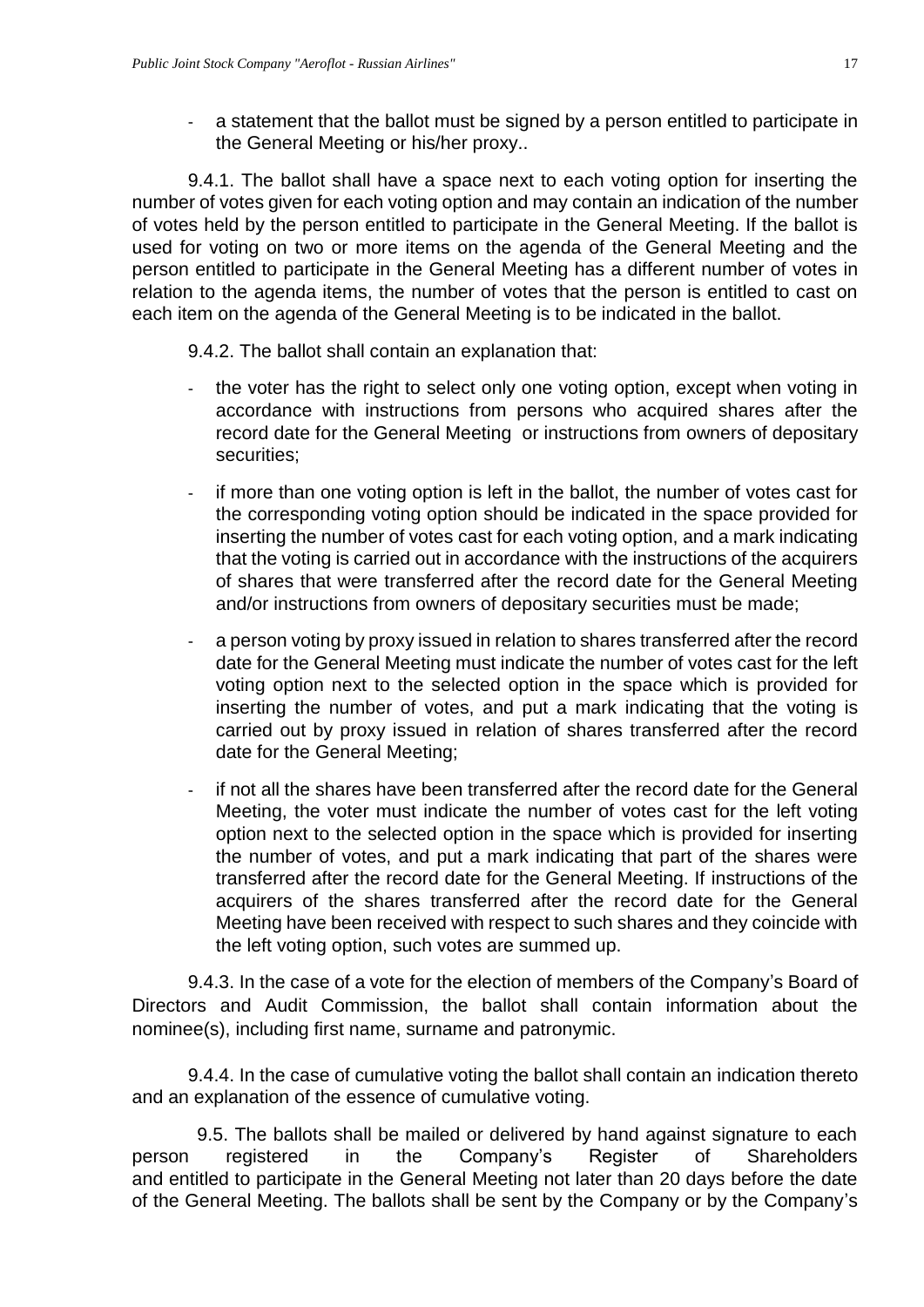Registrar by registered mail to addresses indicated in the list of persons entitled to participate in the General Meeting.

If the Register of Shareholders contains the e-mail address of a person registered in the Register, such person can be sent a ballot as an electronic message to the e-mail address of that person specified in the Company's Register of Shareholders.

9.6. Acceptance of ballots shall be carried out in accordance with the procedure and within the time limits established by the legislation of the Russian Federation, the Company's Articles of Association and these Regulations. When the General Meeting is held in the form of collective presence of shareholders, the latter may vote right in the course of the Meeting.

9.6.1. If voting at the General Meeting held as a physical meeting may be carried out by way of mailing completed ballots to the Company, at the request of persons registered for participation in the General Meeting whose ballots have not been received by the Company or were received later than two days prior to the date of the meeting, such persons shall be issued ballots marked as reissued.

9.6.2. If voting at the General Meeting may be held by way of sending completed ballots, the delivery of completed ballots either to the address (place of location) of the General Director of the Company indicated in the Unified Sate Register of Legal Entities or to the address specified in the Articles of Association shall be acknowledged as the delivery to the proper mailing address irrespective of whether such address is indicated in the notice of the General Meeting or not.

9.6.3. A person completing the ballot shall be entitled to require that a copy of the ballot completed by the person be certified by the Counting Commission before the end of the General Meeting. Such copy of a ballot completed by a shareholder shall be made for a fee.

9.7. Voting shall be carried out in accordance with the voting procedure adopted every time in the course of the General Meeting.

9.8. Persons who registered for participation in the General Meeting held as a physical meeting shall be entitled to vote on all items of the agenda from the time the it is opened until it is closed, and if, in accordance with these Regulations or by decision of the General Meeting on the proceedings of the General Meeting, the voting results and decisions adopted by the General Meeting are announced at the General Meeting, they can vote from the moment the meeting is opened until the counting of votes on the agenda items starts. This rule shall not apply to voting on procedural motions.

After the discussion of the last item on the agenda of the General Meeting (the last item on the agenda of the General Meeting for which it has the quorum) is completed and until it is closed (the vote count starts), the persons who have not voted before that time shall be given time to vote.

During the vote count, the parts of votes represented by fractional shares shall be summed up without rounding off.

9.9. Election of members of the Board of Directors shall be by cumulative voting. In the case of cumulative voting the number of votes held by each shareholder shall be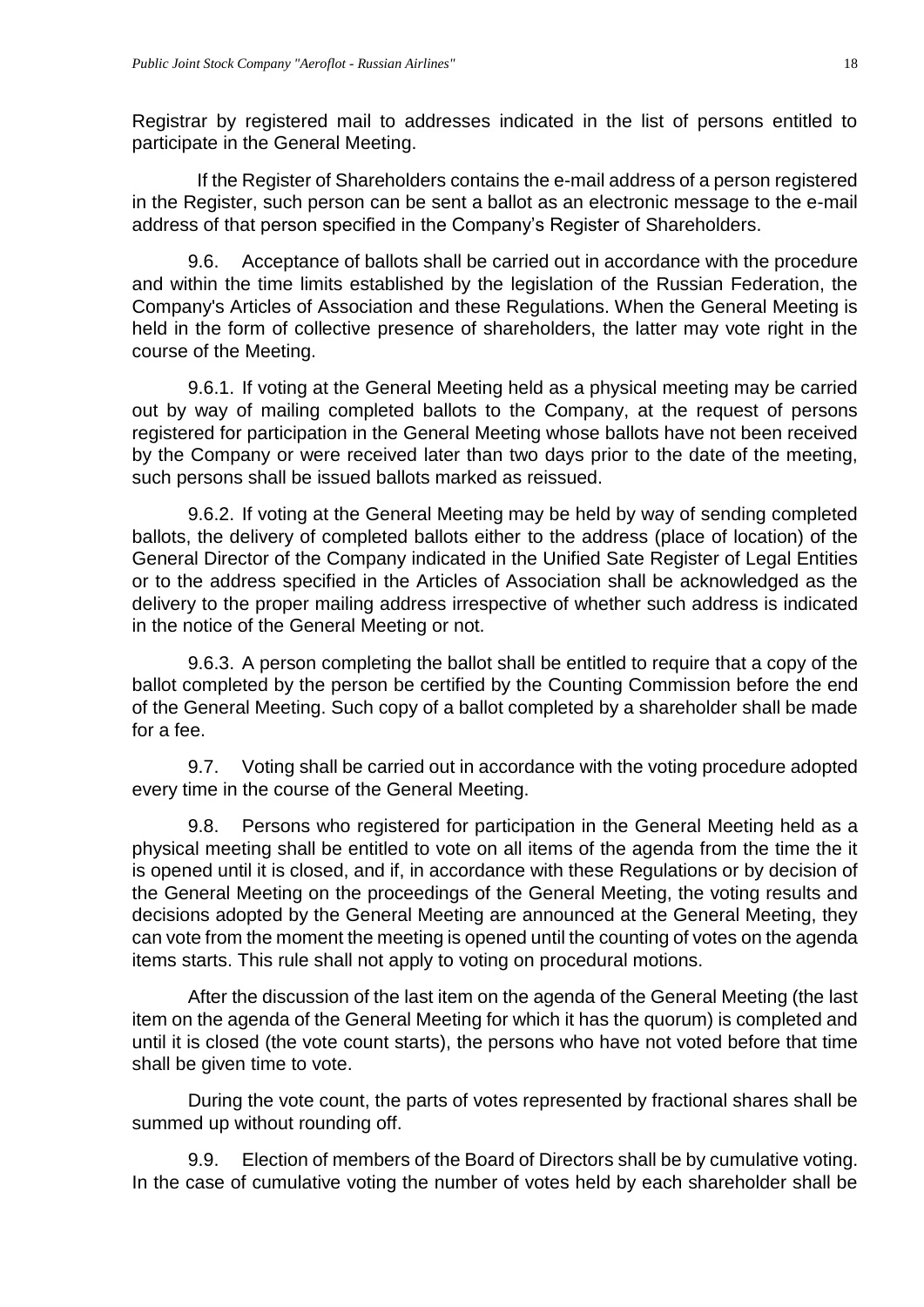multiplied by the number of persons who are to be elected to the Board of Directors and the shareholder shall be entitled to give the resultant number of votes to one candidate or distribute them between two or more candidates.

9.10. In some cases voting may be held with the use of additional ballots. The procedure for the use thereof shall be determined in the course of the General Meeting.

9.11. Ballots shall be considered invalid and the votes thereon shall not be counted:

- in case there are to the ballot's particulars;
- in case the ballot is not signed by the voter and/or not affixed with a special stamp or endorsement of the Counting Commission confirming the authenticity of the ballot (in cases when the Counting Commission decides to make such an endorsement by a stamp or a mark in ballots);
- ballots received by the Company that are signed by a representative voting by proxy, in case the Company or the Registrar acting in the capacity of the Counting Commission receives a notice of replacement (recall) of that representative not later than two days prior to the date of the General Meeting;
- if during the vote count two or more completed ballots of the same person are detected that contain contradicting vote on one and the same item, then in relation to that item all such ballots shall be deemed invalid. This rule shall not apply to ballots signed by a person who issued a proxy in relation to shares transferred after the record date for the General Meeting and/or by persons voting by such proxy, wherein the number of votes cast for each voting option is indicated in the space provided for this purpose and appropriate marks as provided in clause 9.4.2 of these Regulations are made.

If in the ballot for voting on the election of members of the Company's Audit Commission the option "for" is left uncrossed in relation to a larger number of candidates than the number of persons to be elected to the said body of the Company, the ballot shall be deemed invalid as far as it concerns the vote on this item.

This rule does not apply to ballots signed by a person voting on shares transferred after the record date for the General Meeting in accordance with instructions received from the acquirers of such shares and/or by a person voting on shares that are in circulation outside the Russian Federation in the form of depositary securities in accordance with the instructions received from the owners of depositary securities and containing relevant marks as provided in clause 9.4.2. of these Regulations.

9.13. A person entitled to participate in the General Meeting (including a new representative voting by proxy) shall be registered for participation in the General Meeting and shall be issued ballots in case a notice of replacement (recall) of the representative has been received by the Company or the Registrar carrying out the functions of the Counting Commission before registration of the representative whose powers are terminated.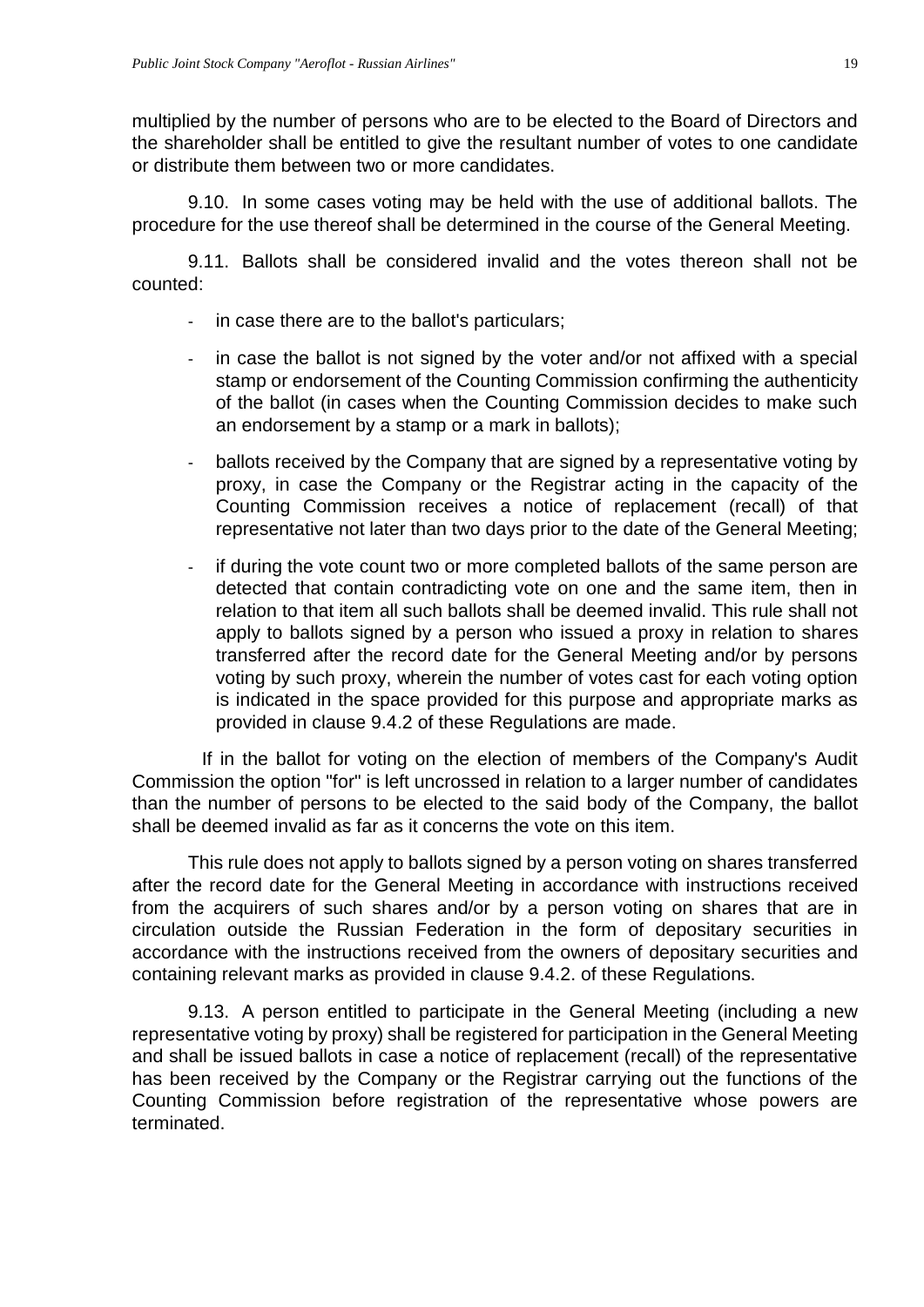9.14. If due to any reason the participant has not submitted his/her ballot during the voting, he or she shall be deemed not to have taken part in the voting and his/her votes shall be disregarded in the final vote count.

9.15. In the course of the meeting in the form of collective presence of shareholders ballots shall be collected in the meeting room by tellers into sealed ballot boxes.

9.16. As a rule, the vote counting shall be done with computer equipment.

9.17. After the protocol on voting returns is drawn up and the minutes of the General Meeting of Shareholders are signed, the ballots shall be sealed by the Registrar carrying out the functions of the Counting Commission and handed over to the Company archive for storage.

## **Article 10. Extraordinary General Meeting**

<span id="page-19-0"></span>10.1. An Extraordinary General Meeting shall be called by decision of the Board of Directors at its own initiative, at the request of the Company's Audit Commission, the Auditor of the Company and shareholder(s) holding at least 10 percent of the voting shares of the Company as at the date of the request.

10.2. An Extraordinary General Meeting held at the request of the Company 's Audit Commission, Auditor or shareholder(s) holding at least 10 percent of the voting shares of the Company shall be called by the Board of Directors of the Company.

10.3. An Extraordinary General Meeting called at the request of the Company's Audit Commission, Auditor or shareholder(s) holding at least 10 percent of the voting shares of the Company shall be held within 40 (forty) days from the date the request to call an Extraordinary Meeting of Shareholders is submitted.

If the proposed agenda of an Extraordinary General Meeting includes the election of members of the Board of Directors who are to be elected by cumulative voting, such Extraordinary General Meeting shall be held within 75 (seventy-five) days from the date the request to call an Extraordinary General Meeting is submitted. In this case, the Company's Board of Directors shall set a deadline for the submission of shareholder nominations for election to the Company's Board of Directors.

10.4. The request to call an Extraordinary General Meeting shall set out the matters to be placed on the agenda of the meeting and may contain the wording of resolutions on each proposed agenda item as well as a proposal with regard to the form of the General Meeting. In case the request to call an Extraordinary General Meeting contains a proposal on nominations for election, such a proposal shall be subject to the provisions of Article 53 of the Federal Law "On Joint Stock Companies" and clauses 17.5., 17.6. of the Company's Articles of Association.

A request to call an Extraordinary General Meeting shall be signed by the person(s) who made the request.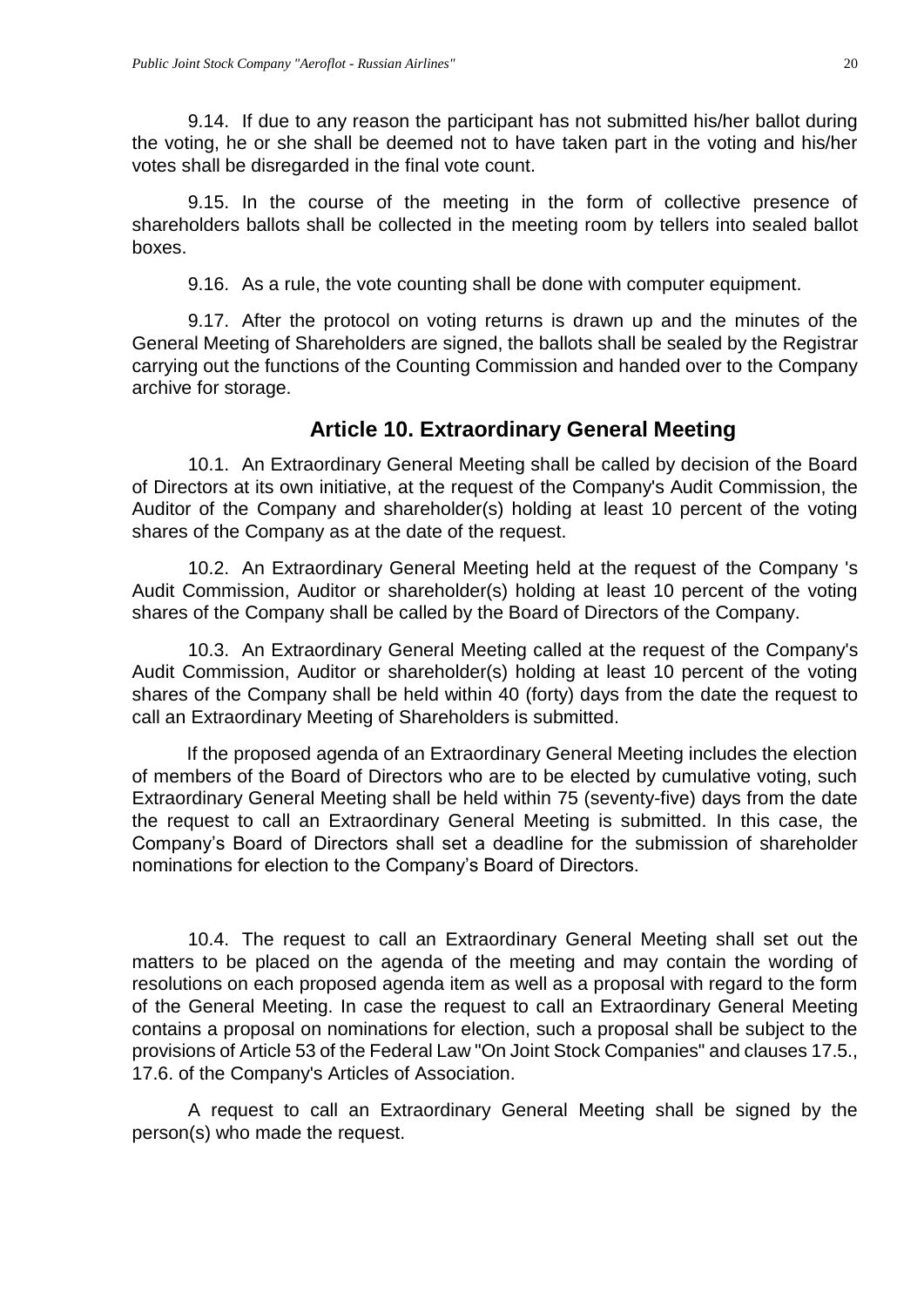10.5. In case a request to call an Extraordinary General Meeting is initiated by a shareholder (shareholders), it shall contain the name(s) of the requesting shareholder(s) and the number and category (type) of the shares held thereby.

The request to call an Extraordinary General Meeting shall be deemed to be received from the shareholder(s) who (whose proxy) signed it.

The number of voting shares held by the shareholder(s) who requested to call an Extraordinary General Meeting shall be determined as at the date of the request.

If the request to hold an Extraordinary General Meeting of Shareholders was received by the Company from persons who are not registered in the Company's Register of Shareholders and who issued instructions to the person keeping records of their rights to shares, the said decision of the Board of Directors shall be sent to such persons within three days after the date it was made in accordance with the rules established by the securities legislation of the Russian Federation for providing information and materials to persons exercising the rights attached to securities.

10.5.1. The request to call an Extraordinary General Meeting may be submitted as follows:

- by mailing to the address (location) of the Company's permanent executive body as indicated in the Unified State Register of Legal Entities, to addresses indicated in the Articles of Association of the Company;
- delivered by hand against signature to the person performing the functions of the sole executive body of the Company, to the Chairman of the Company's Board of Directors or to another person authorized to accept written correspondence addressed to the Company.

10.5.2. If a request to call an Extraordinary General Meeting is delivered by an ordinary letter or by any other ordinary mail, the request shall be deemed to have been submitted on the date indicated on the date stamp confirming receipt of mail, and if sent by registered mail or other certified mail, on the date it is delivered to the addressee against signature.

10.5.3. If a request to call an Extraordinary General Meeting is delivered by hand against signature, the request shall be deemed to have been submitted on the delivery date.

10.6. Within 5 working days from the date a request to call an Extraordinary General Meeting of Shareholders by the Company's Audit Commission, Auditor or shareholder(s) holding at least 10 percent of the voting shares of the Company is submitted, the Company's Board of Directors shall make a decision to call an Extraordinary General Meeting or to refuse to do so.

10.7. The decision of the Board of Directors to call an Extraordinary General Meeting shall set out the following:

the form in which the General Meeting is to be held (personal attendance or absentee voting);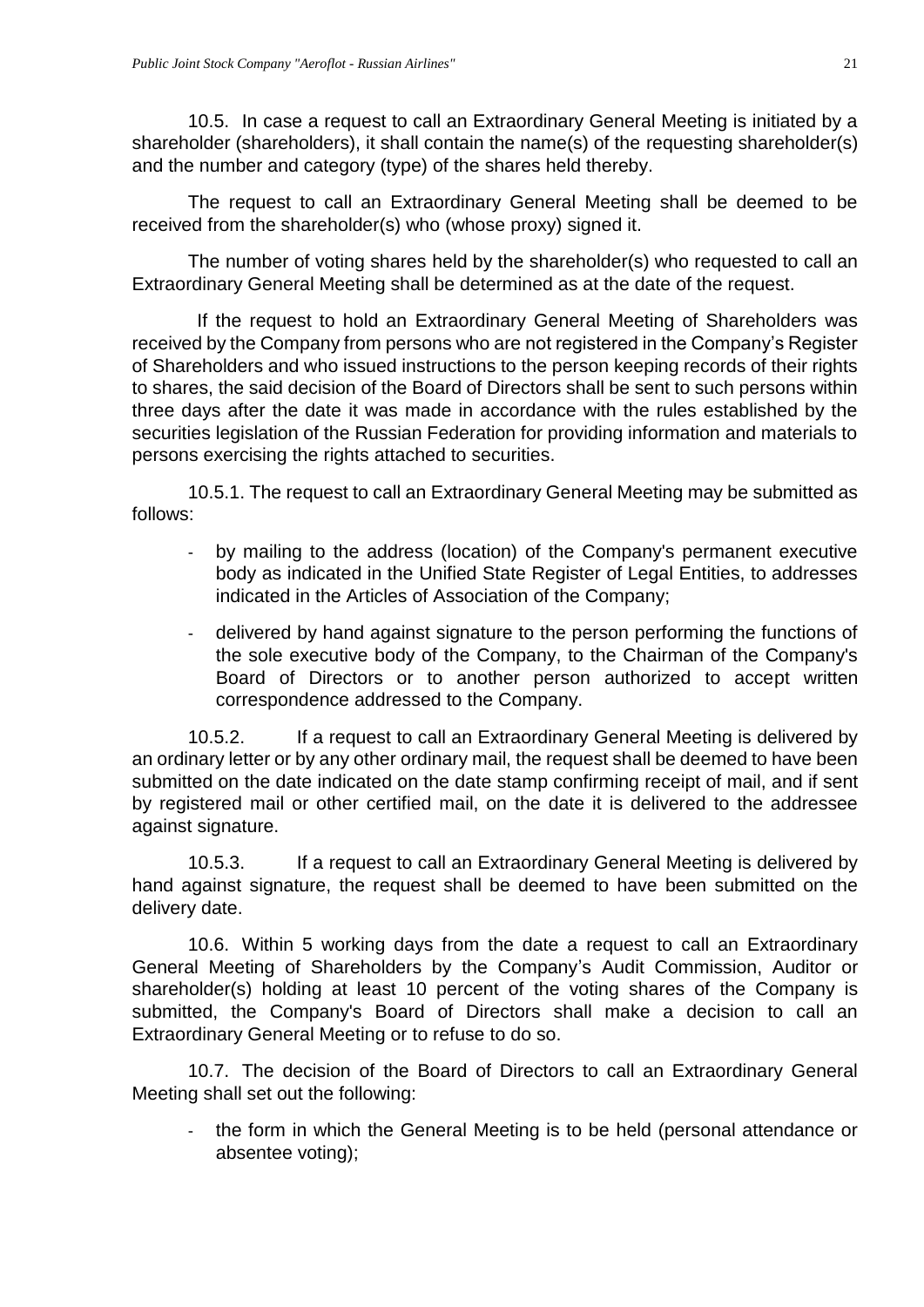- the date, venue and time of the General Meeting and, in the case where completed ballots may be sent to the Company, the mailing address to which the completed ballots can be sent or, in the case of absentee voting, the deadline for submitting ballots and the mailing address to which the completed ballots must be sent;
- the record date for the General Meeting;
- the agenda of the General Meeting;
- the procedure for familiarizing with the information (materials) that must be made available during preparation for the General Meeting and the address (addresses) where such information can be accessed ;
- the procedure for notifying shareholders of the General Meeting;
- the form and the text of the ballot;
- the delivery date of the ballot and other information (materials) to shareholders according to the provisions of the Company's Articles of Association and requirements of the applicable legislation of the Russian Federation;
- the deadline for submitting ballots to the Company.

The Board of Directors of the Company may not change the form of an Extraordinary General Meeting if the request of the Company's Audit Commission, Auditor or shareholder(s) to call an Extraordinary General Meeting specifies the form of the meeting.

The Board of Directors of the Company may not change the wording of agenda items and resolutions thereon proposed for a General Meeting called at the request of the Company's Audit Commission, Auditor and shareholder(s) holding at least 10 percent of the Company's voting shares.

10.8. A decision to refuse to call an Extraordinary General Meeting requested by the Company's Audit Commission, Auditor and shareholder(s) holding at least 10 percent of the Company's voting shares may be made if:

- the procedure for submitting a request to call an extraordinary general meeting of shareholders established by the applicable legislation is not complied with;
- the shareholder(s) requesting to call an Extraordinary General Meeting do (does) not hold the required number of voting shares as provided in paragraph 1 of this Article;
- none of the matter proposed for the agenda of an Extraordinary General Meeting falls within the competence of the Extraordinary General Meeting of Shareholders of the Company;
- the matter proposed for the agenda does not meet the requirements of the applicable legislation of the Russian Federation.

10.9. The decision of the Company's Board of Directors to call an Extraordinary General Meeting or a motivated refusal to do so shall be sent to the requesting persons within 3 (three) days from the date of such decision.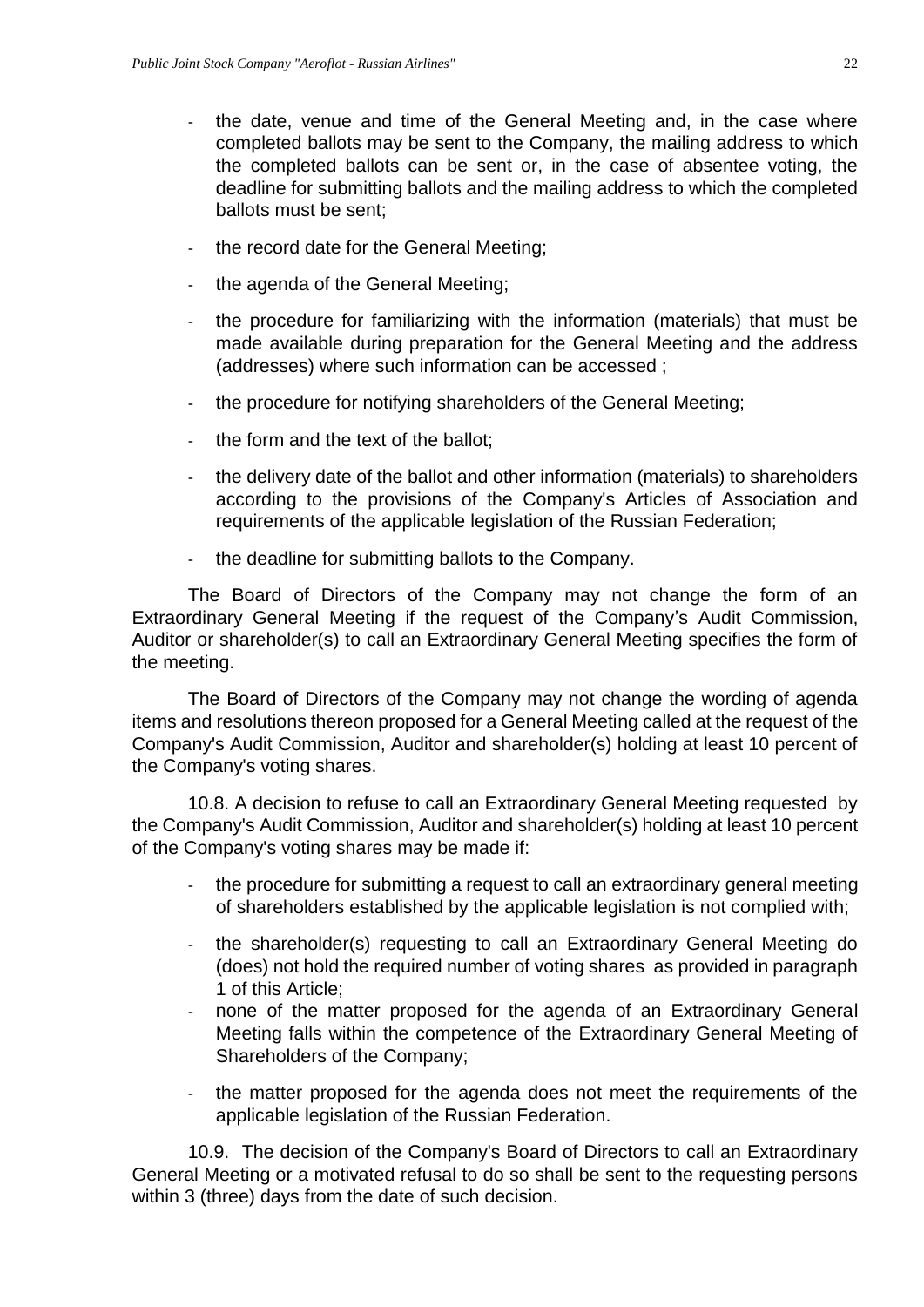10.10.If the Board of Directors fails to make a decision to call an Extraordinary General Meeting or refuse to do so within the established time limits, the Company's body or the persons requesting it may apply to a court to force the Company to hold an extraordinary general meeting of shareholders.

In that case all expenses for preparing and holding the General Meeting may be reimbursed by decision of the General Meeting at the expense of the Company.

# **Article 11. General Meeting Held as a Physical Meeting (collective attendance of shareholders)**

<span id="page-22-0"></span>11.1. The participants shall be admitted into the room wherein the General Meeting is held by invitation cards issued at the time of advance registration. Seats shall be allocated in accordance with indicated seats.

11.2. The shareholders or their proxies coming to attend the meeting shall be required to register. The registration of persons entitled to participate in the General Meeting shall be carried out by the Registrar of the Company according to the procedure established by the Company's Board of Directors and these Regulations.

11.3. The General Meeting shall be presided over by the Chairman of the Board of Directors or a person thereto authorized by the Board of Directors. The Chairman of the General Meeting shall ensure that the agenda is adhered to and that the order of the day keeps to time and shall organize activity of the working bodies of the meeting.

If persons authorized to preside over an extraordinary general meeting in accordance with the Federal Law "On Joint Stock Companies" are not present at an Extraordinary General Meeting held by decision of persons entitled to request it, the Chairman of the General Meeting shall be the person who made the decision to call the Extraordinary General Meeting (his/her proxy) or, if the decision to call the meeting was made by several persons, one of such persons appointed by them .

11.4. To manage the meeting a manager may be appointed. The manager shall directly promote the orderly dispatch of business at the meeting in accordance with the approved order of the day, determine the sequence of speakers, call the speakers and put motions to vote.

11.5. The working bodies of the General Meeting, their numerical and personal composition shall be approved in each case by the General Meeting upon proposal of the Board of Directors.

11.6. The order of the day of the General Meeting shall be proposed by the Board of Directors and approved by the General Meeting.

11.7. As a rule, the General Meeting shall be opened by the Chairman of the Board of Directors or by a person authorized thereto by the Company's Board of Directors.

11.8. The participants of the General Meeting shall follow the rules of order. The speakers shall be called in accordance with submitted written requests. The request shall contained the surname, first name, patronymic, number of votes, the item of the agenda the requester intends to speak on, and personal signature of the participant.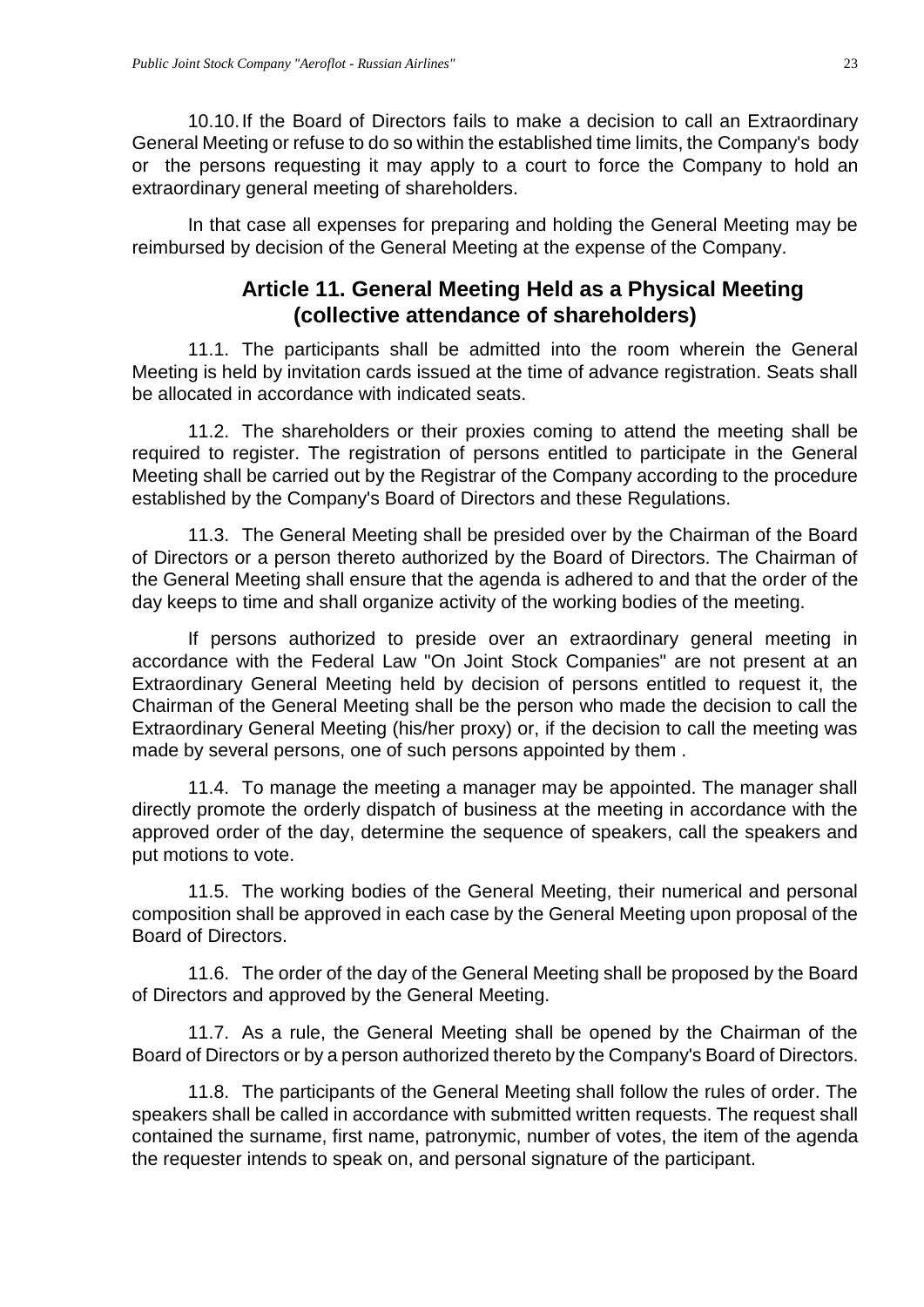The procedure for submitting requests to speak shall be advised by the meeting manager at the beginning of the meeting.

11.9. The sequence of speakers taking part in the debates shall be determined by the secretariat of the meeting, based on the order in which the requests were received.

11.10.Minutes shall be taken of the meeting. Minutes shall be taken in short-hand and tape recorded.

11.11.A General Meeting of Shareholders held in the form of a physical meeting (joint presence of shareholders to discuss agenda items and pass resolutions on matters put to the vote) may be held using information and communication technologies that enable remote participation in the General Meeting of Shareholders, discussion of agenda items and adoption of resolutions on matters put to the vote without being present at the venue of the General Meeting of Shareholders.

# **Article 12. Resolutions of the General Meeting**

<span id="page-23-0"></span>12.1. The right to vote at the General Meeting belongs to shareholders who hold shares of the Company.

12.2. Resolutions of the General Meeting on a matter put to vote shall be adopted by a majority vote of the shareholders who hold voting shares of the Company and participate in the meeting, unless otherwise provided in the Federal Law "On Joint Stock Companies" or by the Articles of Association of the Company.

The counting of votes at the General Meeting on a matter put to vote, if the right to decide on that mater belongs to shareholders holding Company shares, shall be carried out in the aggregate on all voting shares, unless otherwise provided by the applicable legislation of the Russian Federation or by the Company's Articles of Association.

Only a separate (independent) resolution may be adopted on each matter put to the vote.

A resolution on the matter referred to in subparagraph 2.2.21, paragraph 2.1, Article 2 hereof shall take effect if the total number of shares submitted for redemption does not exceed the number of shares that can be redeemed by the Company, subject to restrictions set by paragraph 5, Article 76 of the Federal Law "On Joint Stock Companies".

12.3. Resolutions on the matters specified in subparagraphs 2.1.2., 2.1.6., 2.1.12 to 2.1.18., 2.1.21, paragraph 2.1., Article 2 of these Regulations shall be adopted by the General Meeting only if proposed by the Board of Directors of the Company.

12.4. Resolutions on the matters specified in subparagraphs 2.1.1., 2.1.2., 2.1.3., 2.1.5., 2.1.15., 2.1.21, paragraph 2.1. Article 2 of these Regulations shall be adopted by the General Meeting by a three-forth majority vote of shareholders holding voting shares who participate in the meeting.

12.5. The General Meeting may not adopt resolutions on matters not included in the agenda of the meeting or change the agenda.

12.6. Resolutions adopted by the General Meeting, as well as the voting results shall be announced at the General Meeting during which the vote was held or shall be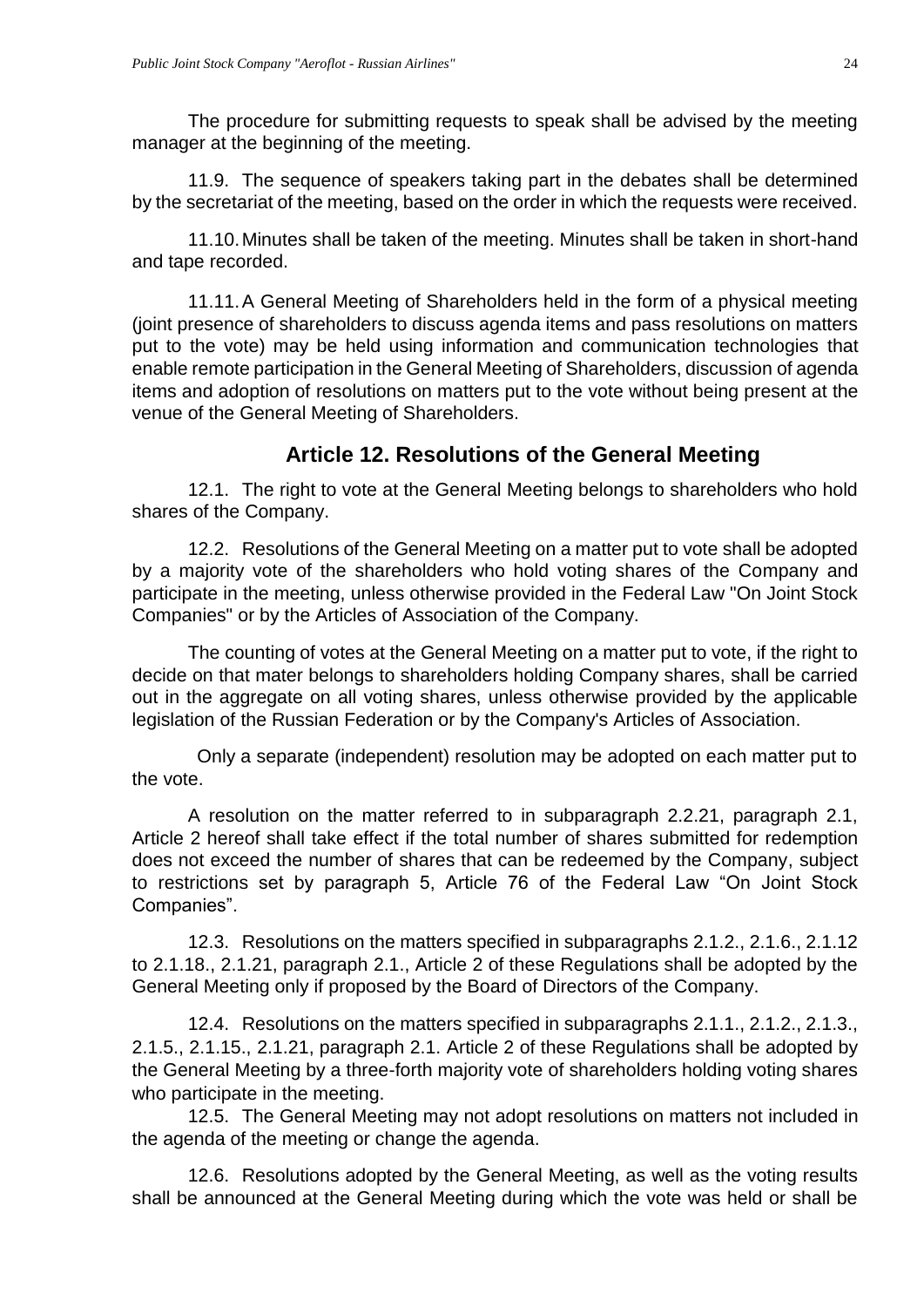communicated to persons included in the list of persons entitled to participate in the General Meeting not later than 4 (four) business days after the closing date of the General Meeting or, if the meeting was held by absentee voting, after the deadline for submitting ballots, in the form of a report on voting returns and in the manner provided for giving notice of the General Meeting of Shareholders.

## **Article 13. Resolutions of the General Meeting Passed by Absentee Voting (by Poll)**

<span id="page-24-0"></span>13.1. Any resolution of the General Meeting may be passed without holding a physical meeting (collective presence of shareholders to discuss agenda items and to pass resolutions on matters put to vote) by absentee voting (by poll). The deadline for submitting ballots shall be deemed to be the date of the General Meeting.

13.2. The General Meeting may not be held by absentee voting if its agenda includes the following matters:

- election of members of the Board of Directors of the Company;
- election of members of the Audit Commission of the Company;
- approval of the Company's Auditor;
- approval of the Company's annual report and annual financial statements including profit and loss statement (accounts) as submitted by the Board of Directors;
- distribution of profits, including payment (declaration) of dividends, and losses of the Company

13.3. A resolution of the General Meeting passed by absentee voting (by poll) shall be deemed valid provided the shareholders holding together more than half of the voting shares of the Company participated in the voting.

13.4. Absentee voting shall be conducted with the use of ballots that meet the requirements set forth in Article 60 of the Federal Law "On Joint Stock Companies". The date of delivery of ballots to shareholders shall be set for a date which is at least 20 days prior to the deadline for submitting completed ballots to the Company.

# **Article 14. Protocol on Voting Results**

<span id="page-24-1"></span>14.1. The Counting Commission shall draw up a protocol on voting results to be signed by persons authorized by the Registrar carrying out the functions of the Counting Commission.

14.2. The protocol of the Counting Commission recording voting results at the General Meeting shall contain the following information:

- full corporate name and location of the Company;
- type of the General Meeting (annual or extraordinary);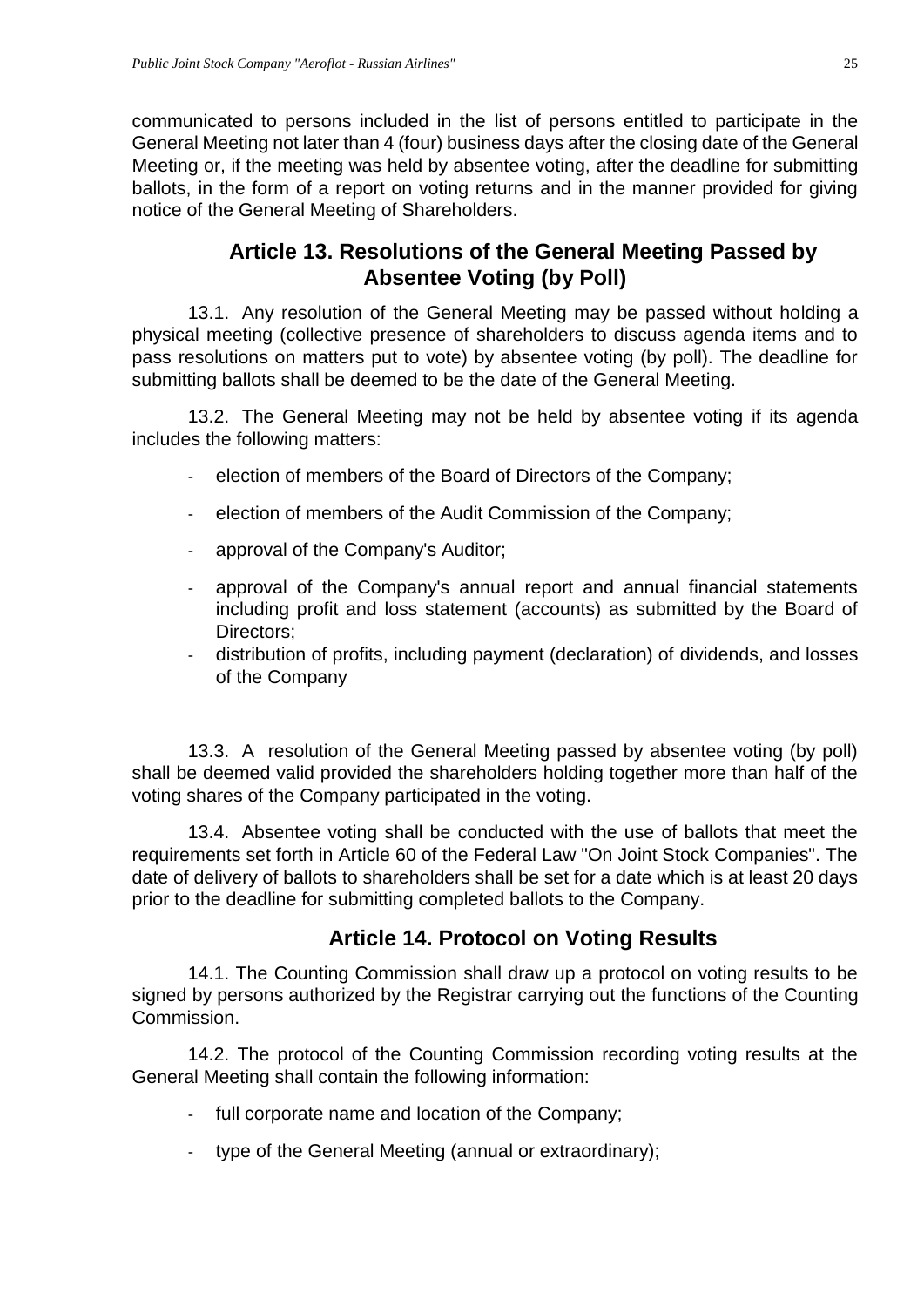- form of the General Meeting of shareholders (physical meeting or absentee voting);
- date of the General Meeting;
- venue of the General Meeting held as a physical meeting (address at which the meeting was held);
- agenda of the General Meeting;
- beginning and ending time of registration of persons entitled to participate in the General Meeting held as a physical meeting;
- opening and closing time of the General Meeting held as a physical meeting and, if the resolutions passed by the General Meeting and voting results were announced at the meeting, also the time the counting of votes started;
- the number of votes held by persons included in the list of persons entitled to participate in the General Meeting in relation to each item of the agenda of the meeting;
- the number of votes held by persons who participated in the General Meeting in relation to each item of the agenda of the meeting with indication whether there was a quorum regarding each item;
- the number of votes cast to each voting option ("for", "against", "abstain") in relation to each item of the agenda of the General Meeting for which it had the quorum;
- the number of votes on each item of the agenda of the General Meeting put to vote that were not taken into account due to the fact that the respective ballots (including the votes on respective items) were declared invalid;
- full corporate name of the Registrar carrying out the functions of the Counting Commission, its location and names of persons authorized thereby;
- the date of the protocol of the Counting Commission on the voting results at the General Meeting.

14.3. The protocol of voting returns shall be drawn up not later than 3 (three) business days after the date the General Meeting was closed or after the deadline for submitting ballots in case the General Meeting was held by absentee voting.

14.4. The protocol on voting results shall be attached to the minutes of the General Meeting.

14.5. Resolutions passed by the General Meeting as well as voting results are to be announced at the General Meeting during which the vote was held or shall be communicated to persons included in the list of persons entitled to participate in the General Meeting not later than 4 (four) business days after the closing date of the General Meeting or, if the meeting was held by absentee voting, after the deadline for submitting ballots, by drawing up a protocol on voting result in the form of a report on voting returns and in the manner provided for giving notice of the General Meeting of Shareholders.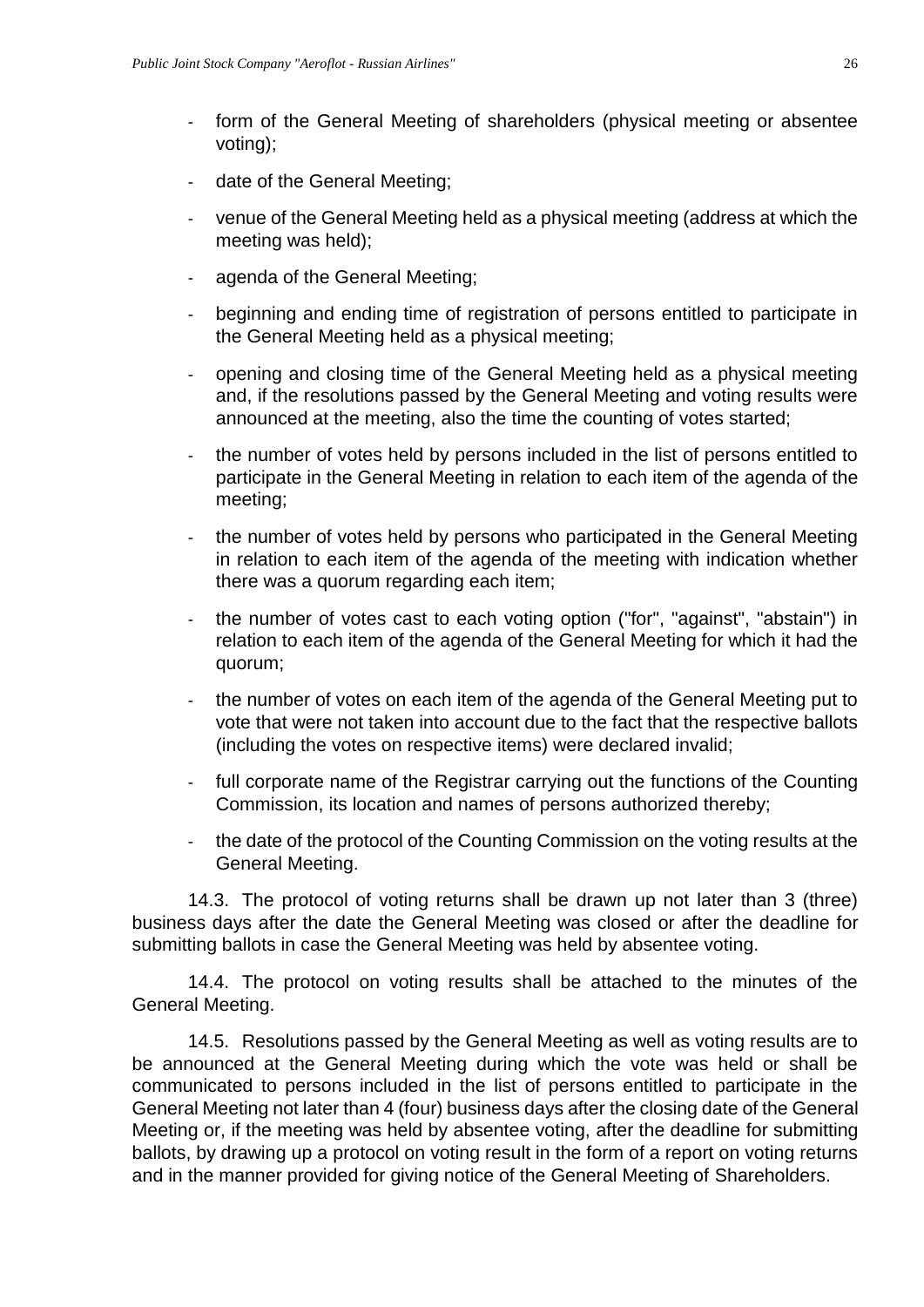14.6. The report on voting results at the General Meeting shall indicate the following:

- full corporate name and location of the Company;
- type of the General Meeting (annual or extraordinary);
- form of the General Meeting (physical meeting or absentee voting);
- date of the General Meeting ;
- venue of the General Meeting held as a physical meeting (address at which the meeting was held);
- agenda of the General Meeting;
- the number of votes held by persons included in the list of persons entitled to participate in the General Meeting in relation to each item of the agenda of the meeting;
- the number of votes held by persons who participated in the General Meeting in relation to each item of the agenda of the meeting with indication whether there was a quorum regarding each item;
- the number of votes cast to each voting option ("for", "against", "abstain") in relation to each item on the agenda of the General Meeting for which it had the quorum;
- the wording of resolutions passed by the General Meeting for each item on the agenda of the General Meeting;
- full corporate name and location of the Registrar carrying out the functions of the Counting Commission and names of persons authorized thereby;
- the names of the Chairman and the Secretary of the General Meeting.

The report on voting results at the General Meeting shall be signed by the Chairman and by the Secretary of the General Meeting.

14.7. In case the agenda of the General Meeting includes the approval of an interested party transaction, the minutes of the General Meeting, the protocol of the Counting Commission on voting results at the General Meeting and the report on voting results at the General Meeting shall contain the following:

- the number of votes held, in the aggregate, by the persons included in the list of persons entitled to participate in the General Meeting who do not have an interest in the transaction to be concluded by the Company in relation to this agenda item;
- the number of votes held by persons who do not have an interest in the transaction to be concluded by the Company and participated in the General Meeting in relation to this agenda item;
- the number of votes cast in relation to this agenda item for each voting option ("for", "against" and "abstain").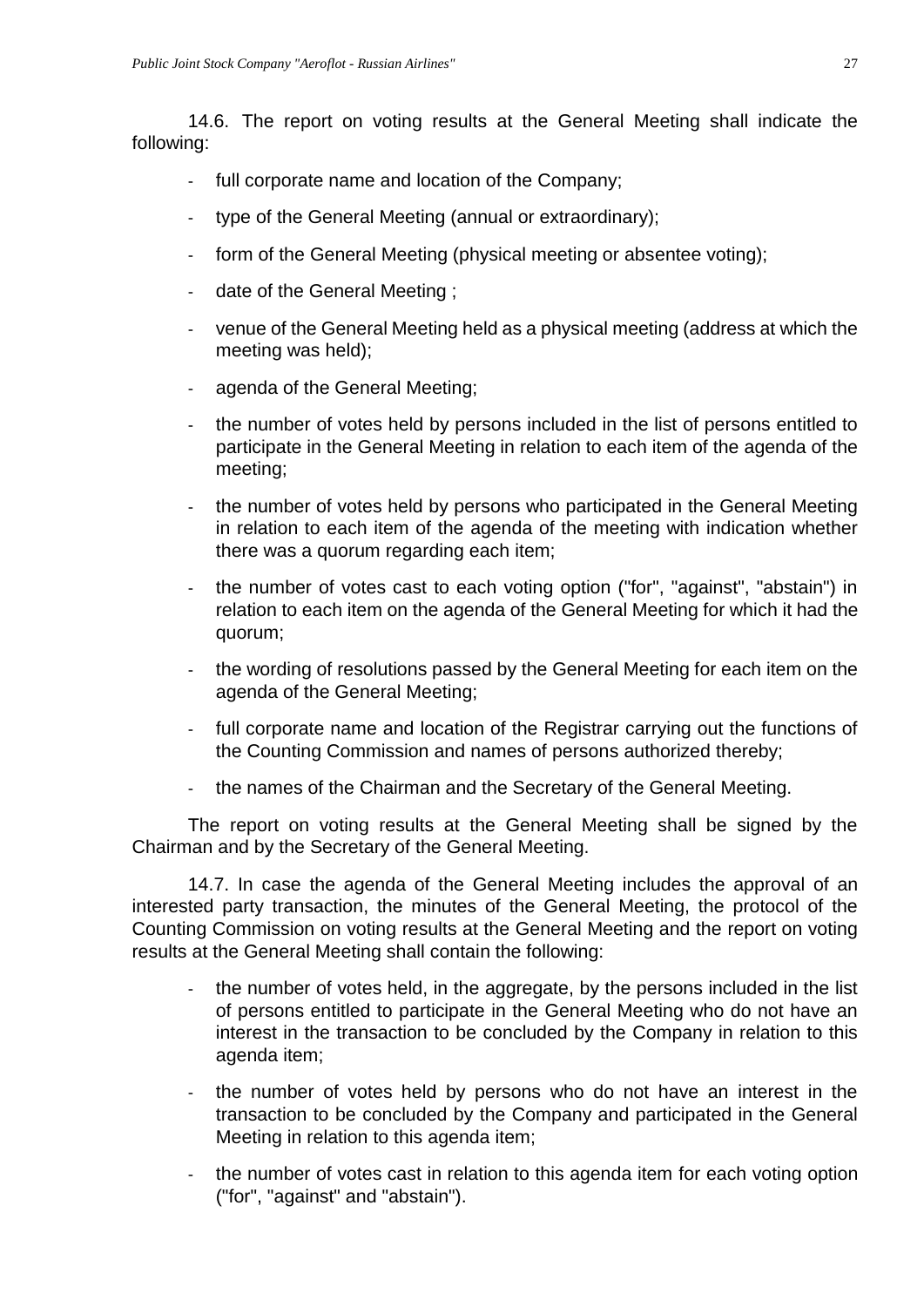#### **Article 15. Minutes of the General Meeting**

<span id="page-27-0"></span>15.1. The minutes of the General Meeting shall be drawn up not later than 3 (three) business days after the meeting was closed in two copies. Both copies shall be signed by the person who presided at the General Meeting and by the Secretary of the General Meeting.

15.2. The minutes of the General Meeting shall contain:

- full corporate name and location of the Company;
- type of the General Meeting (annual or extraordinary);
- form of the General Meeting (a physical meeting or absentee voting);
- date of the General Meeting ;
- venue of the General Meeting held as a physical meeting (address at which the meeting was held);
- agenda of the General Meeting;
- beginning and ending time of registration of persons entitled to participate in the General Meeting held as a physical meeting;
- opening and closing time of the General Meeting held as a physical meeting and, in case the resolutions passed by the General Meeting and voting results were announced at the meeting, also the time the counting of votes started;
- mailing address (addresses) to which completed ballots were sent in the case of a General Meeting held by absentee voting and, in the case of a General Meeting held as a physical meeting, also if voting on the items including in the agenda of the General Meeting could be carried out by way of mailing completed ballots to the Company;
- the number of votes held by persons included in the list of persons entitled to participate in the General Meeting in relation to each item of its agenda;
- the number of votes held by persons who participated in the General Meeting in relation to each item of the agenda with indication whether there was a quorum regarding each item;
- the number of votes cast to each voting option ("for", "against", "abstain") in relation to each item of the agenda of the General Meeting for which it had the quorum;
- the wordings of the resolutions passed by the General Meeting for each item on the agenda of the General Meeting;
- key points made by speakers and names of persons who spoke on each item on the agenda of the General Meeting held as a physical meeting;
- the Chairman and the Secretary of the General Meeting;